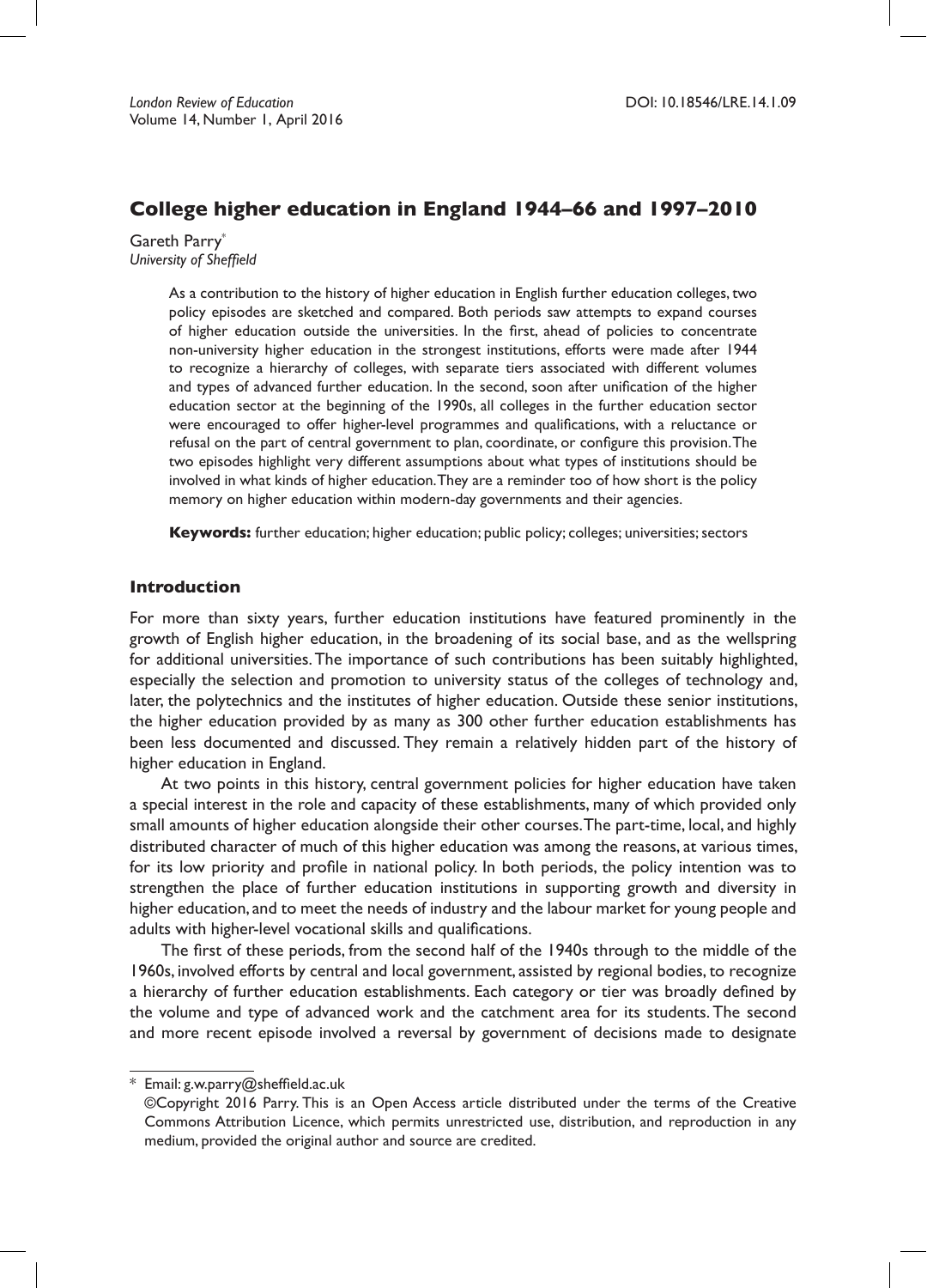separate sectors for higher education and then confine this level of provision to one sector. These positions changed after 1997. Since then, all governments have sought to expand higher education in the further education sector.

In the intervening years, from the late 1960s through to the early 1990s, a binary policy was pursued with the aim of concentrating non-university higher education, especially fulltime courses, in a limited number of strong centres, mainly the polytechnics. The object was to develop these institutions as large and comprehensive institutions, so helping to meet the mounting demand for higher education within the further education system. Centred on the polytechnics, a distinctive sector of local authority higher education would thereby complement the universities. However, as a result of the rationalization and reorganization of the colleges of education in the 1970s there emerged a new set of colleges of higher education that would also figure in moves to concentrate provision in the non-university sector.

Under these binary and polytechnic policies, the idea of a tiered pattern of colleges soon fell away.With an increasing share of demand taken by the polytechnics, especially during the dramatic expansion of the late 1980s and early 1990s, these institutions had grown into national institutions. In 1988, they and other large higher education establishments were established in their own sector of higher education. In 1992, they acquired university status in a unified sector of higher education.With some exceptions, the higher education that remained with further education colleges was mainly part-time, mostly at levels below the bachelor degree, and served local populations and specific or specialist labour markets.

Although separated by thirty years, a comparison of the pre-binary and post-binary policy episodes is instructive. On the one hand, contrasting processes and assumptions are illustrated about what varieties of institution should be involved in what sorts of higher education, in what combinations and relationships with other provision, and in what circumstances further education colleges might advance their status. On the other, both are a reminder of how longstanding, normal, and necessary has been the role of assorted further education establishments in higher education and training.

In this short exercise in policy history, the modern term 'college higher education' is used to describe the higher education taught in further education establishments since the 1940s. Up to the 1980s, this level of provision was styled 'advanced further education'. Outside of Scotland, courses of non-advanced further education were those up to the A-level qualification or its equivalent. Both advanced and non-advanced further education were the responsibility of local government. In a national system locally administered, further education establishments were owned and controlled by the local authorities, were financed partly from local rates and partly from national taxation, and were subject to general guidance from central government.

When the Education Act of 1944 made it the duty of local authorities to secure adequate facilities for further education,this part of the landscape was better known as technical education. Indeed, it was not until the end of the first policy period that the term 'higher education' acquired a wider currency and that, following the Robbins Report of 1963, university and nonuniversity higher education were regarded as parts of a common system. Since the 1990s, the public funding of higher education, including most of its teaching, was the responsibility of one central funding council. Less noticed or reported, and a matter of some confusion, the funding bodies for further education had the discretion to support certain 'higher-level' qualifications. This they did in some further education colleges. Both sets of provision are described here as 'college higher education'.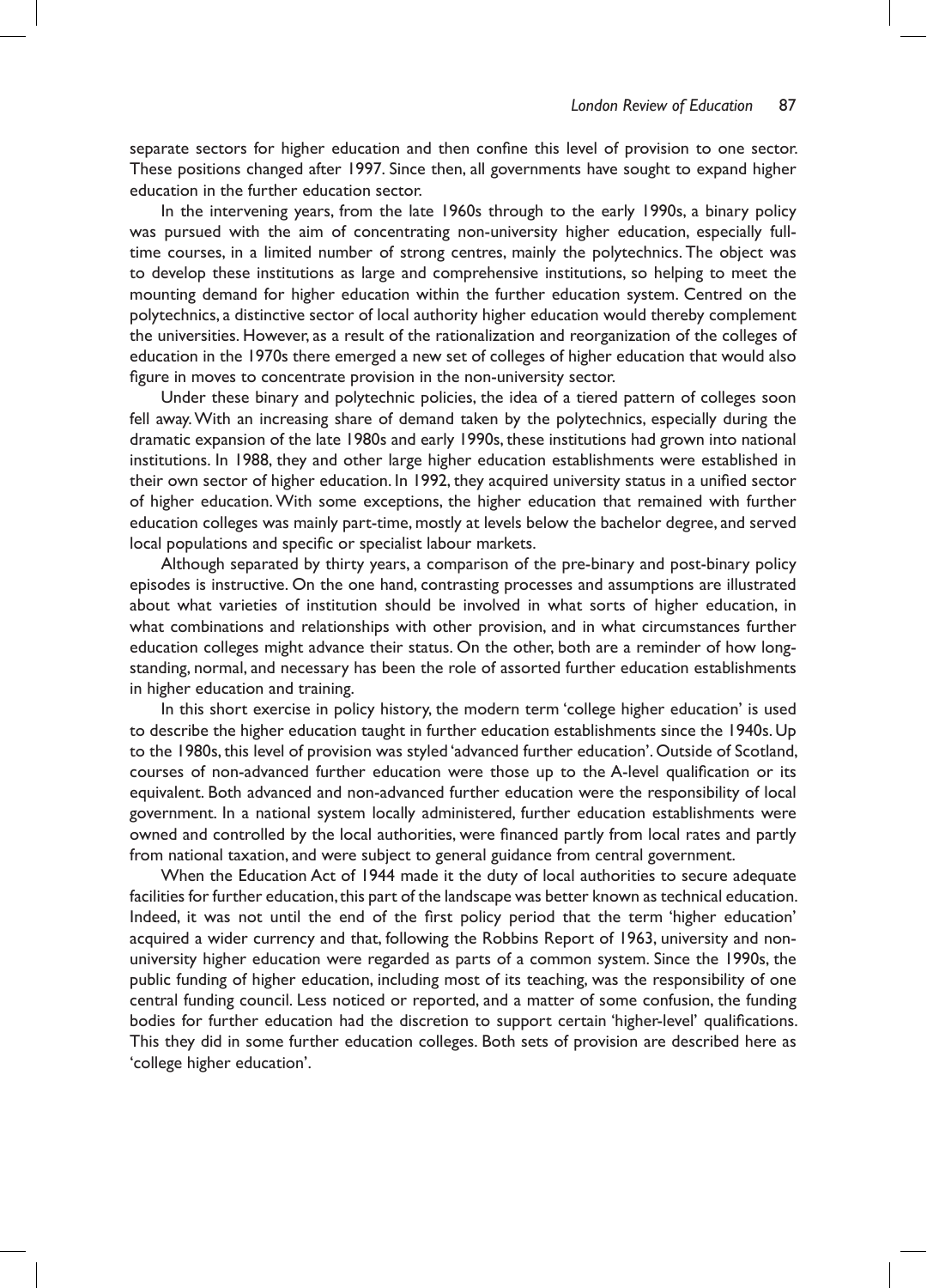### **Diversity into hierarchy 1944–66**

Out of the 'patchwork-quilt' of further education establishments that developed in the decade after the end of the Second World War there had gradually emerged a 'distinct pattern', one that had become 'progressively more logical' (Cantor and Roberts, 1972: 1). This centred on three main types: regional colleges; area colleges; and local colleges. In 1956, a fourth category – colleges of advanced technology – was added in order to recognize establishments with a national role in further education. The basis for this four-fold classification was the scale and level of advanced further education taught by individual colleges and, crucially, the mode of study. Equipped with this framework, and working through regional advisory councils and local authorities, the education ministry was in a position to guide, steer, and coordinate the rapid expansion of student numbers in further education planned for the years ahead.

### *Two rivers of tertiary education*

Many of the elements in this framework for institutional differentiation and for regional–national planning arose not from the 1944 Education Act but out of proposals made by a special committee appointed in the same year, before the legislation itself was published. Chaired by Lord Eustace Percy, the committee was asked to advise on the needs of 'higher technological education' in England and Wales, especially the respective contributions of the universities and the technical colleges. Unlike the 1944 Act, which made no reference to higher education as such, the Percy report and the debates, arrangements, and developments it put in train were to be an important influence on the institutional geography of advanced further education.

The experience of war had exposed serious deficiencies in the quantity and quality of education in general, and technical education in particular. This and a failure to secure the application of science to industry were widely seen as threats to the future of the country as a leading industrial nation. For Percy and his committee, the greatest deficiency was the shortage of scientists and technologists 'who can also administer and organize, and can apply the results of research to development' (Ministry of Education, 1945: 5).While industry looked mainly to the universities for the training of scientists and largely to the technical colleges for the supply of technicians, responsibility for educating senior administrators and technically qualified managers of industry was, for the committee, a shared one.

The obstacles to joint responsibility and effective planning were nevertheless formidable. Not only were the autonomous universities and the local authority colleges – 'the two rivers of tertiary education' (Peters, 1967: 117) – different in their governance, funding, and standing, they were markedly different in the scale, range, and reach of their education. Each tended to act independently, each had its own contacts with industry, and, on their own, neither was regarded as sufficient:

Hitherto the development of technical education has not been systematically planned. It has been left to local initiative, often without regard to the provision made either by universities or by neighbouring authorities. Indeed, it was abundantly clear even before the war that the whole system requires overhauling if it is to play its part in assisting British industry to hold its own in foreign markets.

(Ministry of Education, 1945: 2)

Along with no overarching machinery for consultation and coordination went little or no data collection in common. Only for the universities – by way of returns to the University Grants Committee – was there a full record of courses and students. No data were available on advanced courses in further education before 1954/5, since routine statistics did not distinguish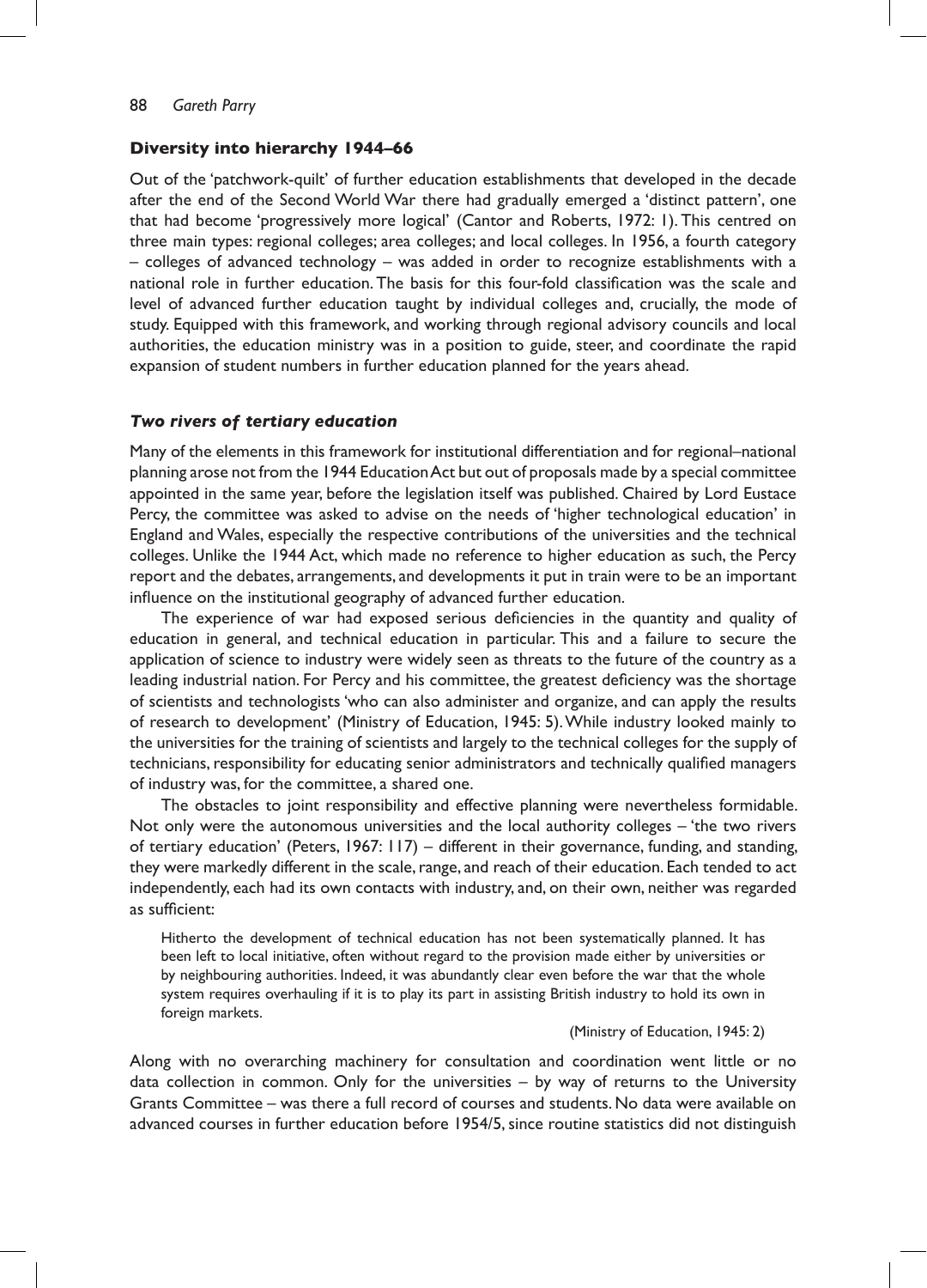between advanced and non-advanced students. Even so, it was not until 1958/9 that a full picture of advanced further education was possible following the inclusion of evening-only students. In that year, there were 90,000 students on advanced courses in England and Wales compared to around 83,000 students in the universities (Committee on Higher Education, 1963b).

Back in 1945, probably no more than 50,000 students were studying at the eleven full universities and the affiliated university colleges in England (Tight, 2009). Nearly all were fulltime students, most registered for three-year bachelor courses leading to honours degrees.A minority were pursuing ordinary or pass degrees, from the outset or as a result of later transfer. The remainder were postgraduate students, with many more studying for research degrees than for taught degrees. Science-based subjects, including medicine and technology, were dominant, followed by the humanities and social studies.

By contrast, a large majority of those undertaking advanced further education courses studied part-time, during the day or in the evening. While a small number were on courses leading to internal or external university degrees, the rest were enrolled for qualifications at levels below or approximating to the bachelor degree. Students on advanced courses would have been a small fraction of the 768,000 students taught across some 680 major establishments around this time.Of these,only 45,000 were full-time students.Outside the major establishments were 827 evening institutes where another 827,000 students were engaged in short part-time courses.Although mainly concerned with 'recreational' courses, in certain areas the institutes also provided 'fairly advanced vocational courses' (Cantor and Roberts, 1972: 4).

Most college higher education students were likely to be studying for qualifications such as the Higher National Certificate (HNC) or for examinations of the professional institutions. In this era, the HNC was considered a qualification of 'approximately university pass degree standard' but, being based on a part-time course, it necessarily covered 'a narrower field' (Ministry of Education, 1945: 8). Only a few students took the full-time Higher National Diploma (HND).These two qualifications were operated under national certificate schemes administered by joint committees of the education ministry and the professional institutions. Syllabuses were submitted to the joint committees for approval.The examinations were set and marked by college teachers or, as common in smaller colleges, by a 'regional examining union'. Acting under the control of the joint committee, an external examiner appointed by the professional institution assessed the work of the students.

Underneath the HNC and HND were the Ordinary National Certificate (ONC) at a standard 'about that' of the A level and the Ordinary National Diploma (OND) whose level was 'a little higher' (Peters, 1967: 99). Until 1963, the ONC was based on three years of part-time study, followed by a further two years for the HNC, with additional subjects or'endorsements' at the end of another year. Alternatively, the HNC might be organized on a three-year basis to include the endorsements required for exemption from the examination of professional institutions.The OND was awarded after two years of full-time study and the HND after three or four years,'depending on the starting standard' (Venables, 1955: 124).

Bearing a variety of titles, the major further education establishments and evening institutes were dispersed across some 146 local authorities. Under the 1944 Act, each local authority was obliged to submit schemes of further education to the ministry. By the end of 1949, 119 had done so but provision for advanced work had 'a very small place' in these schemes such that, up to this point,'the great development of the technical colleges was entirely unforeseen' (Burgess and Pratt, 1970: 17).

The technical colleges were predominantly for students in apprenticeships or other forms of employment. In contrast to the universities and the colleges of education, courses were at all levels of difficulty, with flexibility as well as variety in the length of programmes, entry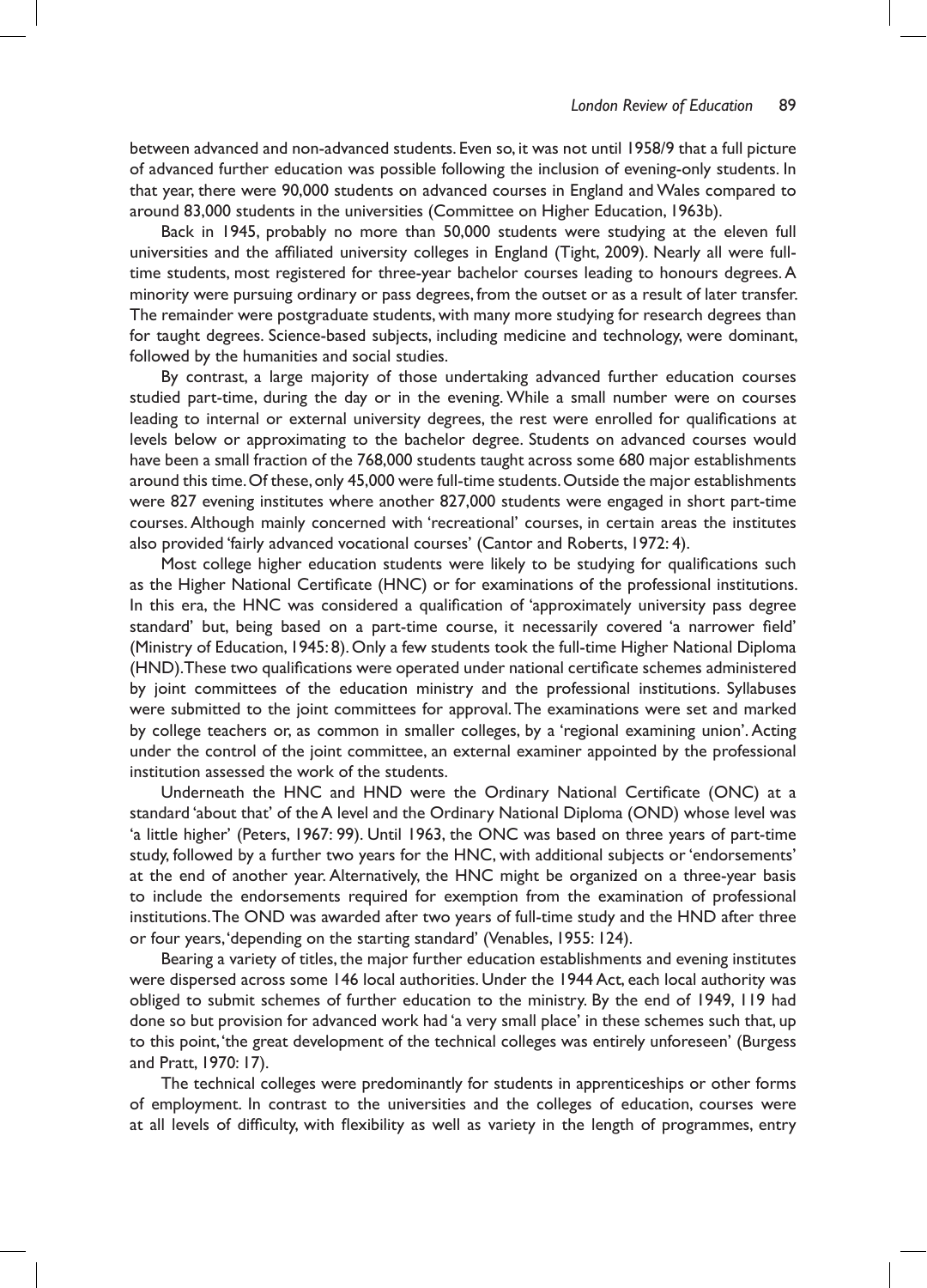qualifications, study methods, and timetables (Venables, 1955).That the majority studied parttime and a large number attended in the evenings was a worry not just to the Percy committee but was much criticized in subsequent reports for provision at all levels of qualification (Ministry of Education, 1959). The high rates of non-completion and 'retardation' (completion over a longer period than specified) in the HNC and ONC were attributed to the shortage of time and a weakness in the basic subjects, particularly mathematics. Concerns for quality, efficiency, and growth were major reasons for an abiding focus of government policy on full-time forms of advanced further education and, for the ministry, its wish to be involved in decisions about which colleges were approved to provide these programmes.

In the Percy report, part-time study was considered 'wholly inappropriate' to meet the exacting standards required of the modern'professional engineer' and 'for men fitted for executive responsibility' (Ministry of Education,1945:9).A course of higher technological education needed continuous full-time study over substantial periods combined with a 'sandwich' element devoted to training and experience in the workplace. It should 'correspond with' the university-type of degree.There was agreement that the award should be conferred by a 'National Council of Technology' but no agreement about whether it should be titled a degree.

Institutions entrusted with the design and teaching of these new courses should be afforded the greatest possible degree of self-government, while continuing to be subject to the ultimate control of the providing local authority.Accordingly, the committee recommended the selection of a 'strictly limited number' of technical colleges ('colleges of technology') in which these special technological courses would be developed and their comparability with university degree programmes would be assured. Responsibility for the coordination of technological studies, within further education and between the colleges and universities, and in collaboration with industry, would rest with regional advisory councils to be established throughout England and Wales.This regional machinery would have its national counterpart in a central body responsible for advising the ministry and the University Grants Committee.

Taken together, here was a set of recommendations to fashion a new technological qualification in the further education system, to reserve it for'responsible academic institutions, performing a national function' and to elevate these establishments without relegating other colleges'to an inferior status' (Ministry of Education, 1945: 13). Each was a source of immediate and subsequent controversy.The Percy report raised fundamental issues about the development of higher education, including the right of non-universities to award degrees. These matters 'were not resolved in a formal sense until the abolition of the binary line in 1992' and the actual implementation of the report 'dragged on for more than a decade' (Shattock, 2012: 19).

### *A four-tier hierarchy of major establishments of further education*

Eleven years after publication of the Percy report there followed a landmark White Paper on technical education that sought formal differentiation within the further education system in order to achieve the rapid expansion outlined in a five-year development plan for the technical colleges (Ministry of Education, 1956b). The objectives over this period were to increase by about one-half the output of students from advanced courses and, as part of a proportionate increase at the lower levels, to double the numbers released by employers for part-time courses during the day. Similar to the proposal in the 1945 report, the White Paper announced the selection of 22 colleges in England and 2 in Wales to take the bulk of future growth in full-time advanced further education.

Accompanying this plan was a four-level classification of major establishments and a description and rationale for the positioning of colleges in each tier.Accessibility, capacity, quality,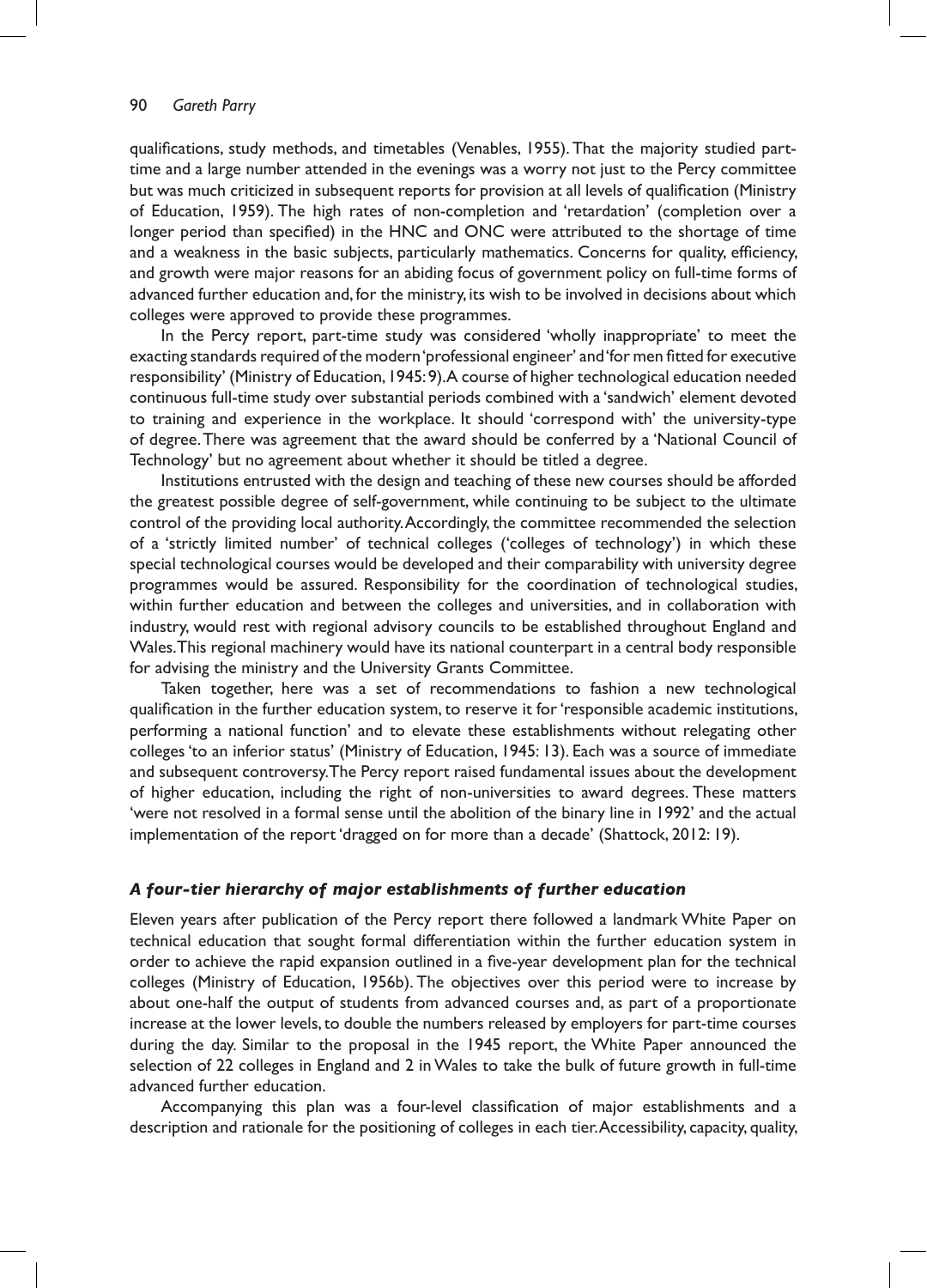and efficiency were the underpinning principles for a framework that needed to be 'flexible', that took account of 'limiting factors' (such as the supply of teachers with the highest qualifications), and that offered courses'within reasonable reach of the students and industries concerned'.In the distribution of advanced work, the key distinction was between full-time and part-time provision. The standard and scope of full-time advanced and sandwich courses meant they were likely to be conducted at'only a moderate number of colleges' and 'selected with the distribution of both industry and population in mind'.At the same time, it would also be necessary to strengthen and expand existing provision for part-time advanced further education, so that students were able to find a college 'within a reasonable travelling distance of their work and home' (Ministry of Education, 1956a: 2).

Essential to the success of this policy was regional coordination.As recommended by the Percy committee, nine regional advisory committees had been set up in 1947 to cover the whole of England. These bodies served two main purposes: to bring education and industry together to advise on the pattern and placing of courses; and to secure 'reasonable economy of provision' (Ministry of Education, 1956b: 11). Associated with the councils and responsible for ensuring close cooperation between the universities and colleges, were regional academic boards on which industry and the local authorities were represented, along with universities and technical colleges. At the centre, a National Advisory Council on Education for Industry and Commerce – another Percy recommendation – advised the minister on national policy.While much had been done by these bodies, they were to play an even greater part in the future. Along the way, all colleges engaged in advanced work were expected to develop close contacts with the appropriate universities.

### *Local colleges*

At the base of the hierarchy were local colleges that provided only non-advanced courses or the minimum of advanced work.Their provision was mainly part-time and, on the vocational side, up to the level of the ONC or its equivalent. It was anticipated that many new colleges of this kind would be required to meet the planned growth in part-time day courses and to greatly increase the supply of technicians and workers with craft and commercial skills.

As with other categories, the definition of local colleges neither prescribed their number nor precluded their elevation 'when the circumstances justify it' (Ministry of Education, 1956a: 1) into the next tier of area colleges.There might be cases in which major housing or industrial developments or substantial growth in local demand justified the evolution of a local college into an area college, or, for that matter, the establishment of a new area college.

### *Area colleges*

In addition to the types of course provided at local colleges, varying amounts of advanced work were offered, mainly part-time, by area colleges. For these establishments, the aim was to enhance and expand their provision of the HNC and similar part-time courses.About 175 technical colleges ran HNC courses, yet the numbers gaining this qualification did not exceed 7,000 annually. Since this number included colleges positioned on the next rungs of the ladder (the regional colleges and colleges of advanced technology), the volume of students taking such courses at some of the colleges was'very modest'.

A number of the existing area colleges offered a few advanced full-time or sandwich courses.These arrangements would not be disturbed 'so long as the courses remain efficient and economical' (Ministry of Education, 1956a: 2). However, the bulk of the courses of these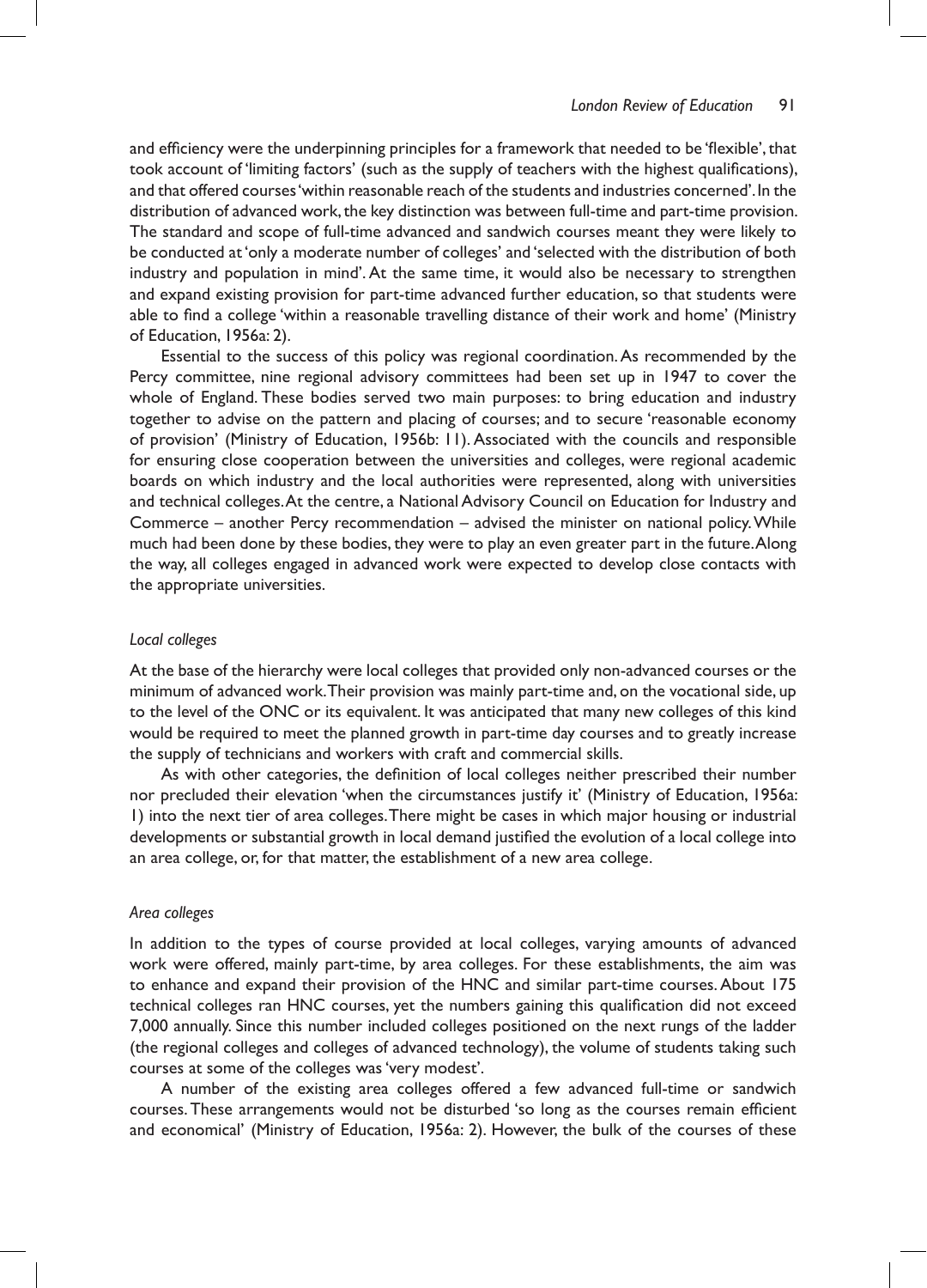#### 92 *Gareth Parry*

kinds would be provided in future at regional colleges and colleges of advanced technology. Only exceptionally would new full-time advanced programmes be approved at area colleges. In considering applications of this kind, particular attention would be paid to the quality of the staff, the teaching record of the college, and the prospect of continued annual recruitment of a minimum of 15 suitable students.

#### *Regional colleges*

Regional colleges were those with a substantial amount of advanced provision, including in particular full-time and sandwich courses, but in which 'the volume and character of advanced work (including part-time work) are not such as to make it realistic for the college to concentrate entirely on such work' (Ministry of Education, 1956a: 2).A number of these colleges provided advanced courses'of distinction' in single technologies.

In 1952 a special 75 per cent grant (instead of the 60 per cent main education grant) was introduced to foster the development of technical colleges in which a large proportion of the provision would consist of advanced technological courses and research. By the end of 1955, 24 regional colleges were in receipt of this grant, with the HND 'frequently the qualification aimed for' (Argles, 1964: 90). It was from this group that the ministry hoped that 'as many of them as possible' might develop speedily into colleges of advanced technology. In addition, 'a few other' colleges might qualify for this grant 'because of developments now in train or the movement of industry' (Ministry of Education, 1956b: 17).

For those among the 24 that were unable, in the short term, to divest themselves of lowerlevel work or to satisfy all the conditions set out for their designation as colleges of technology, the colleges so placed would rank as regional colleges.They were encouraged by the government to seek every opportunity to strengthen and expand their courses, including those leading to the Diploma in Technology, a national award of honours-degree standard. First made in 1958, this award was originally suggested by the Percy report and subsequently implemented by the National Council for Technological Awards set up in 1955.

### *Colleges of advanced technology*

At the apex of the system would be the colleges of advanced technology, whose conditions of recognition included a broad range and substantial volume of technological and allied work exclusively at the advanced levels (including research and postgraduate education); an independent governing body; a staff with appropriate qualifications and experience; and teaching conditions that approximated to those for work of equivalent standard at the universities.All their expenditure on advanced technological courses would qualify for a 75 per cent grant and the governing body would have the freedom to spend from within the annual budget approved by the authorities maintaining or aiding these establishments.

Five years on,this fourfold classification was judged to have 'facilitated the rapid and orderly expansion of further education' (Ministry of Education, 1961: 1), particularly at the higher levels. As intended, the first institutions designated as colleges of advanced technology had developed 'as centres for work exclusively at university level'. In 1962 they ceased to be maintained by local authorities and were financed by grants direct from the education ministry. Between these institutions and the local colleges were nearly 200 further education establishments engaged, in some measure, in advanced work.These colleges varied widely, from institutions whose most advanced provision consisted of one or two HNC courses to others that provided diploma, external degree, and even postgraduate courses.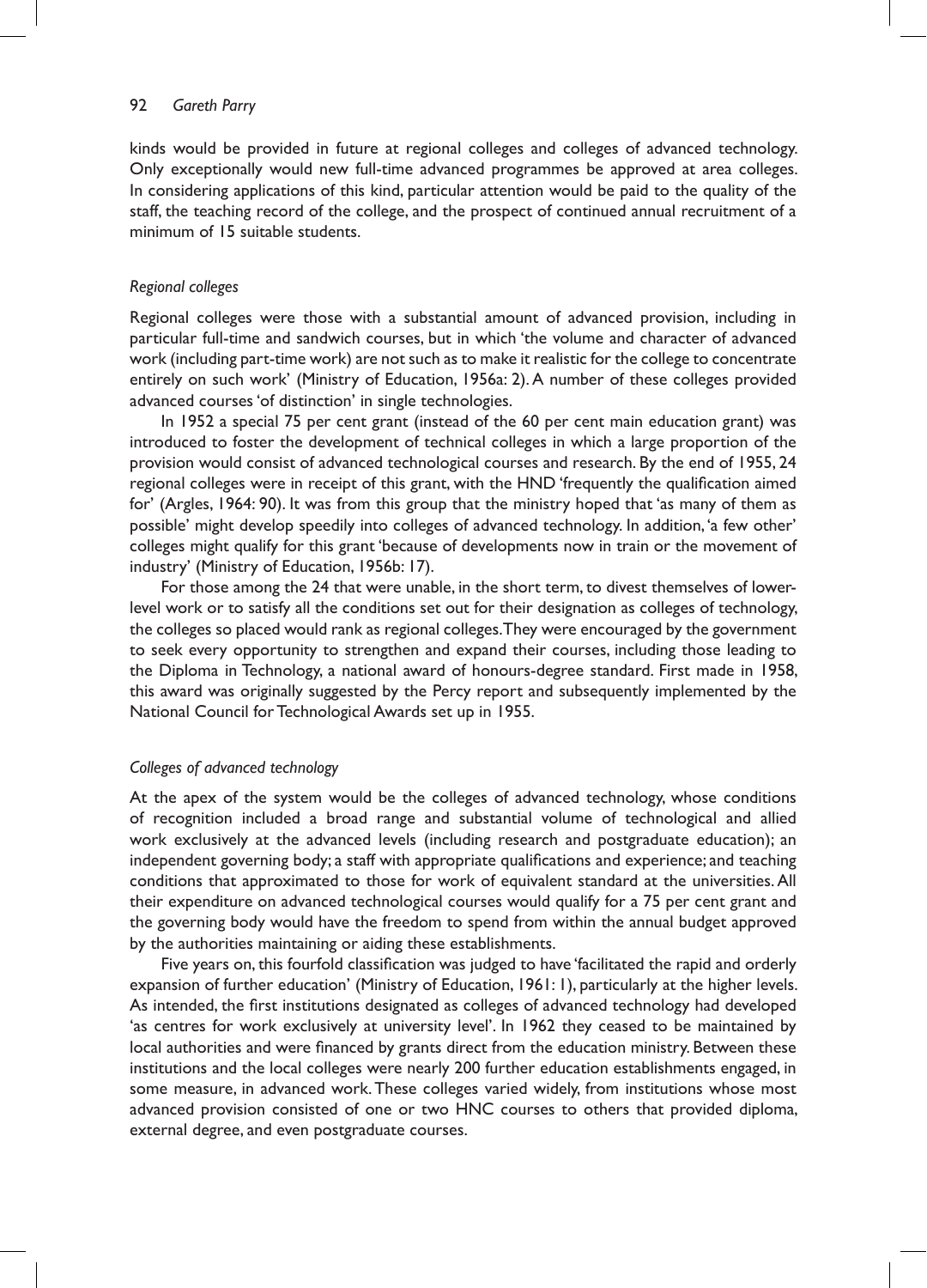#### *Endorsement, displacement, and disuse*

As a policy instrument, the framework of classification received a strong endorsement from the Robbins inquiry into British higher education. Given the unease with part-time provision, the remit of the inquiry was limited to full-time higher education. Despite this, the inquiry took a broad interpretation of its terms of reference. From the beginning, part-time advanced education was included in the collection and examination of evidence and, most importantly, in its assumptions about the locations and levels of future growth. Adopted to help achieve 'a rational distribution of resources', the committee emphasized the possibility of movement between the four categories of colleges:

the system was left flexible with opportunities for a college to move from one category to another.All are expanding and even within each category there is a great deal of variety, because the colleges have differing traditions, serve different needs and are at different stages of evolution. (Committee on Higher Education, 1963a: 30)

Below the 10 colleges of advanced technology designated since 1956 were, at the time of the inquiry, 25 regional colleges, 8 of them in Greater London.As before, the regional colleges were envisaged as centres in which the main development of new advanced full-time and sandwich courses might be expected.They had nearly the same number of advanced full-time students as the colleges of technology, but over twice as many part-time students enrolled at the higher levels.They taught about half the number of full-time degree students in further education.

Another 165 area colleges accounted for nearly one-quarter of all advanced full-time students and provided more than half of all part-time advanced students.Although the proportions varied greatly, 15 per cent of the full-time work in area colleges was advanced and about ten per cent of the part-time provision.These colleges were the major providers of the HND and the HNC. Most of the local colleges offered only non-advanced courses but, as the Robbins report noted, some might move into the category of area colleges, 'as advanced courses are approved from time to time in response to local initiatives' (Committee on Higher Education, 1963a: 31).

By recommending that the ten colleges of advanced technology should become'technological universities', the report appeared to remove one of the institutional tiers from the further education system, or at least leave it vacant for possible future use. Indeed, in arguing for a university-led pattern of future growth in full-time higher education, the report opened the path for some existing regional colleges to attain university status.The rate at which this should happen would be judged primarily on the record of achievement of individual institutions. From the regional colleges and the teacher training establishments in England and from the central institutions in Scotland, it was 'a reasonable hope' that some ten colleges would have reached university status by the beginning of the 1980s.

Over this same period, the task of providing for the expansion of advanced part-time education would fall on those regional colleges not singled out for university status and on the area colleges.Among the latter, advanced full-time courses would, in the main, be concentrated in those likely to be selected for regional college status.Although beyond its terms of reference, the Robbins report was alert to the impact of its recommendations on non-advanced further education:

… in the process of encouraging the growth of full-time work at advanced level, the organic connections between the different stages of technical education must not be harmed.

(Committee on Higher Education, 1963a: 138)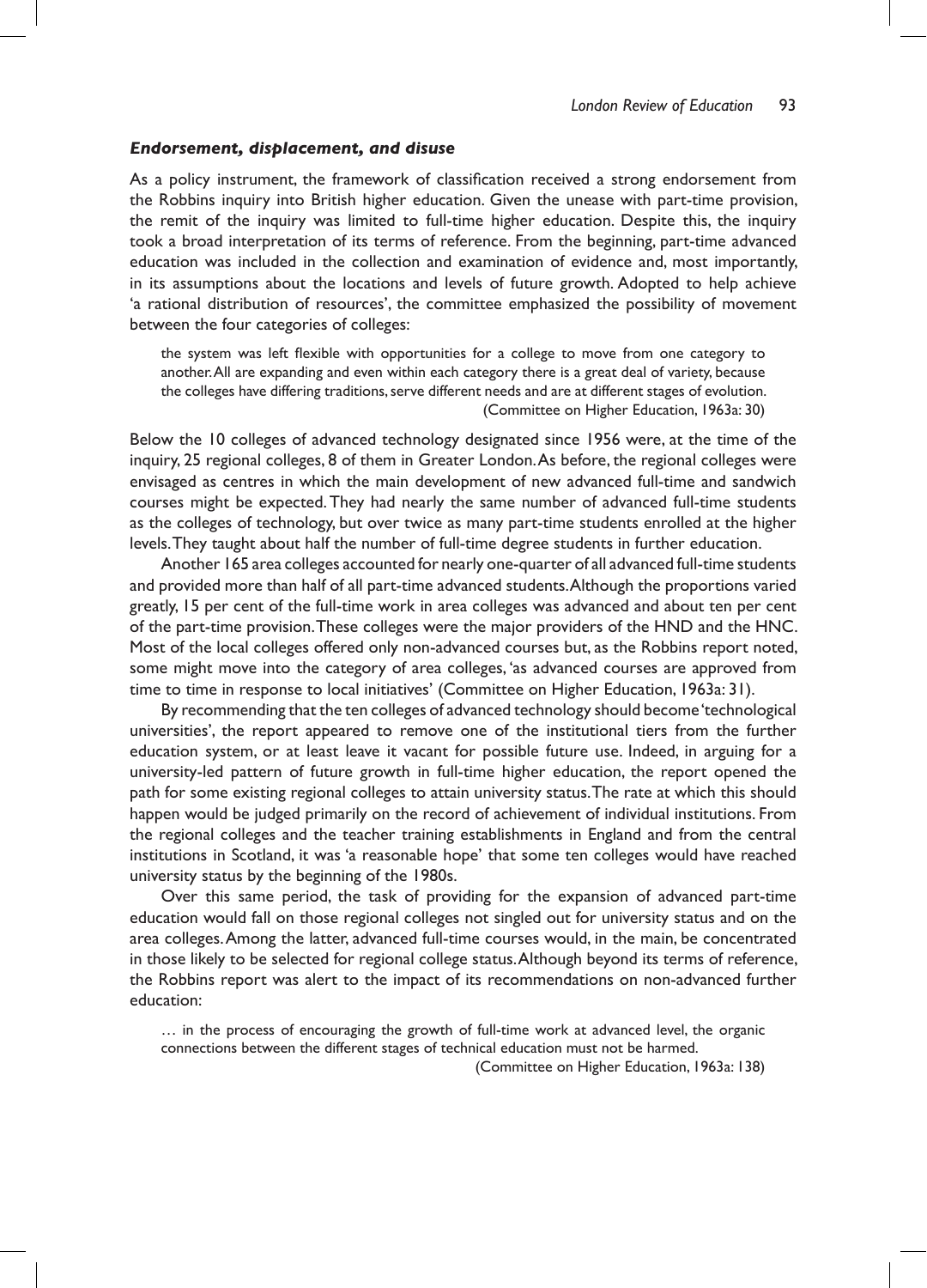Moreover, if the colleges as a whole ceased to be administered by local government:

There is some risk that the links with school education – which are essential if technical education is to provide an alternative ladder of higher education for boys and girls who are unable to follow, or are unsuited to, a sixth form and university course – will also be weakened.

(Committee on Higher Education, 1963a: 139)

In all this, the regional advisory councils would once again have an increasingly responsible part to play, especially to avoid 'false hopes' emerging as to the elevation of colleges to the next tier.

The ministry model for classifying further education establishments and for enabling a select few to 'advance their status' was well-suited to a system of higher education, as recommended by Robbins, in which expansion was 'essentially university based, with a ladder offering promotion to university status to non-university institutions' (Shattock, 2014: 118). However, the ladder principle was soon to be rejected by the incoming Labour Government in favour of a binary policy to counterbalance the university sector and to concentrate full-time courses of local authority higher education in a new set of institutions called 'polytechnics'. Unlike the Conservative administration that had set up the inquiry, the successor Labour Government was not necessarily committed to the Robbins report. In 1965, it announced the creation of 30 polytechnics as an alternative to a unitary university-dominated structure of higher education.

Created mostly by mergers among the regional and other colleges 'which had already established a reputation as centres of higher education', the aim was to 'settle the list' of polytechnics for about ten years and 'not add to it' within this period (Department of Education and Science, 1966: 6). In this way, the remaining colleges and their local authorities would 'know where they stand' and would be able to concentrate on their responsibilities for 'other' categories of students:

Thus the system will come to resemble a fork rather than a ladder. A dual system will be perpetuated deliberately.

(Peters, 1967: 127)

With an end to the ladder principle, a fixing of the number of polytechnics, and a binary policy supported by all governments over the next 25 years, the tier system as a basis for planning fell into disuse.

### **Legacy and complexity 1997–2010**

The binary divide in English higher education was finally abandoned in 1992.After two decades of development, the 29 polytechnics had acquired strong national roles, their courses included all the major subjects except medicine and they catered for a larger number of students than the universities. Removed from local government and then rewarded with degree-awarding powers and university titles, the former polytechnics joined the existing universities and other major establishments in a unified sector of higher education. In future, most of the growth in higher education was planned to come from the institutions in this sector.

Relieved of responsibility for higher education and also removed from local authority control, the same legislation in 1992 placed the colleges in a new sector of further education. These institutions would be devoted to non-advanced further education. To administer the division of institutional labour between further and higher education were separate and parallel funding councils, quality assessment regimes, and data collection agencies. For the architects of the reform, any higher education remaining with the colleges was regarded as singular, particular, or marginal; and likely to reduce in size and as a proportion over time.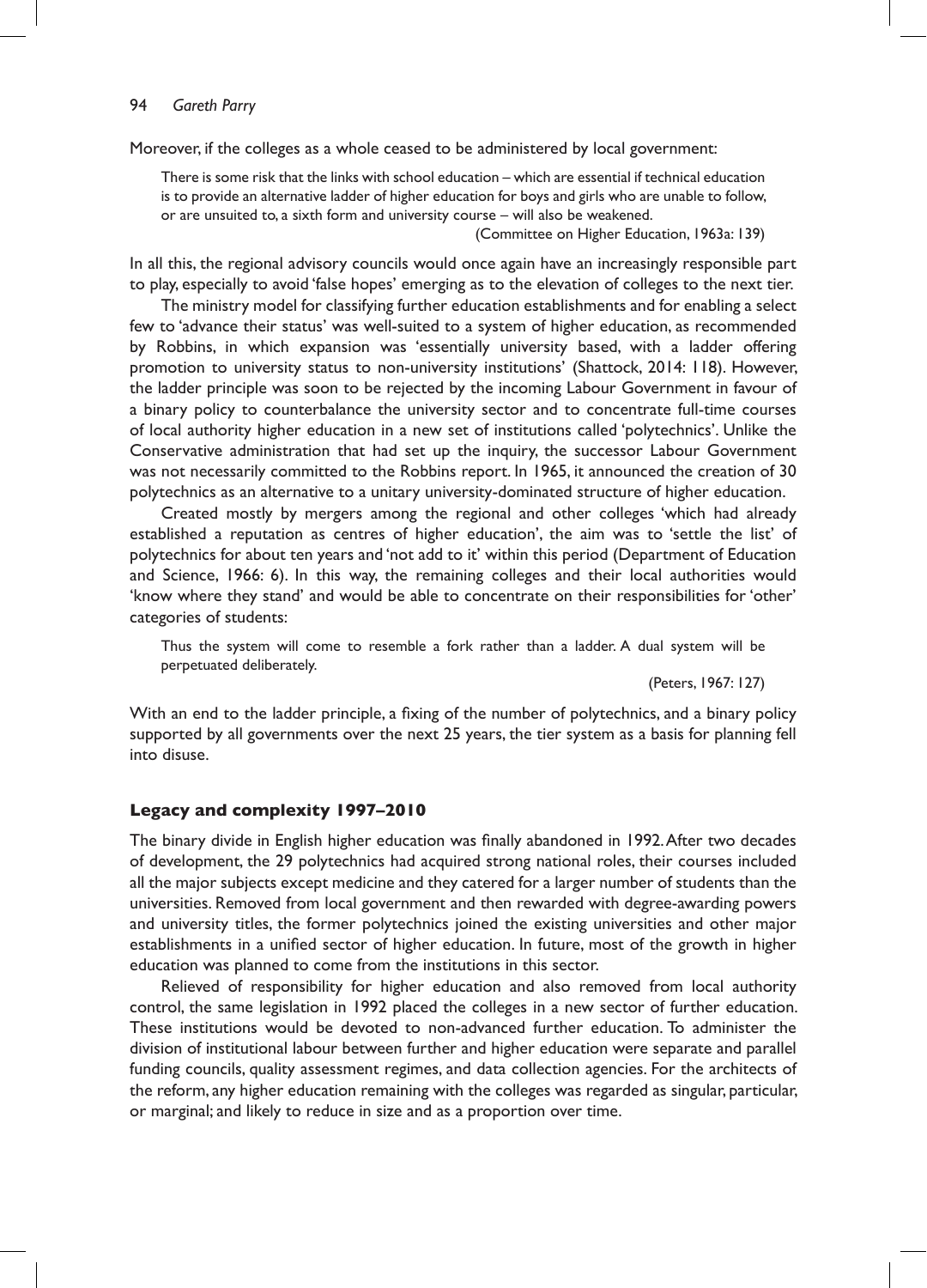Within five years, these policy presumptions were overturned. From 1997, further education colleges were not just brought back into higher education but they were assigned an important role in renewing growth, widening participation, diversifying provision, and enhancing progression. Between 1997 and 2010, under consecutive Labour governments, specific efforts were made to re-establish a mission for further education colleges in short-cycle vocational higher education. Now viewed as overlapping and intersecting sectors, both the forms taken by college higher education and the relationships entered into by further education colleges with higher education institutions were to assume a new intensity and complexity.

In this second policy episode, combinations of government-led and market-based approaches were used, with limited success, to shape and build the college share of higher education.The same ambition for college higher education has been pursued by subsequent administrations, now framed by austerity policies and associated reforms aimed at the removal of barriers to competition between university, college, and private providers (Department for Business, Innovation and Skills, 2011). These were far from the planned arrangements and the ordered hierarchies sought for advanced further education in the years between Percy and Robbins.

### *Two sectors of tertiary education*

With the 1992 Act came a sector of higher education institutions teaching undergraduate and postgraduate programmes,undertaking basic and applied research, and enrolling over one million students, most of them studying full-time. On the other side of the tertiary system was a sector of teaching-only further education colleges, now formally independent but without the power to award their own qualifications and subject to direction from central government. Its courses were generally non-selective and the majority of its more than three million college students were adults engaged in part-time study. A high proportion of the student population were 'returners' to education (Melville and Macleod, 2000).

The detachment of the polytechnics and other higher education establishments from local government following the 1988 Education Reform Act meant their departure from the world of further education.These institutions were established in their own higher education sector, alongside a reformed sector for the universities. Those colleges not meeting the criteria for designation as institutions predominantly concerned with higher education remained with the local authorities in a smaller sector of further education. The establishments left in the local authority further education sector after 1988 formed the main group joining the sector of selfmanaging further education colleges after 1992. Other entrants to the new further education sector were sixth form colleges (previously under schools regulations) and a range of 'external' institutions that, although maintained by local authorities, were eligible to receive support from the further education funding council.

While the case for sequestering the polytechnics from further education and later for promoting them to university status was made in theWhite Papers preceding the 1988 and 1992 Acts (Department of Education and Science, 1987; 1991b), no such rationale or accompanying principles and arguments guided the re-formation of the further education sector at these points.That the changed composition and governance of the sector in 1992 failed to produce a statement of shared mission and purpose (Department of Education and Science, 1991a) lent support to the suspicion that 'it had been to some extent thrown together' (Smithers and Robinson, 2000: 1).

The role defined for local colleges in the 1950s and 1960s, as providers solely or primarily concerned with non-advanced further education, was similar to that assumed for all further education colleges after 1988 and 1992. Colleges in membership of the post-1992 further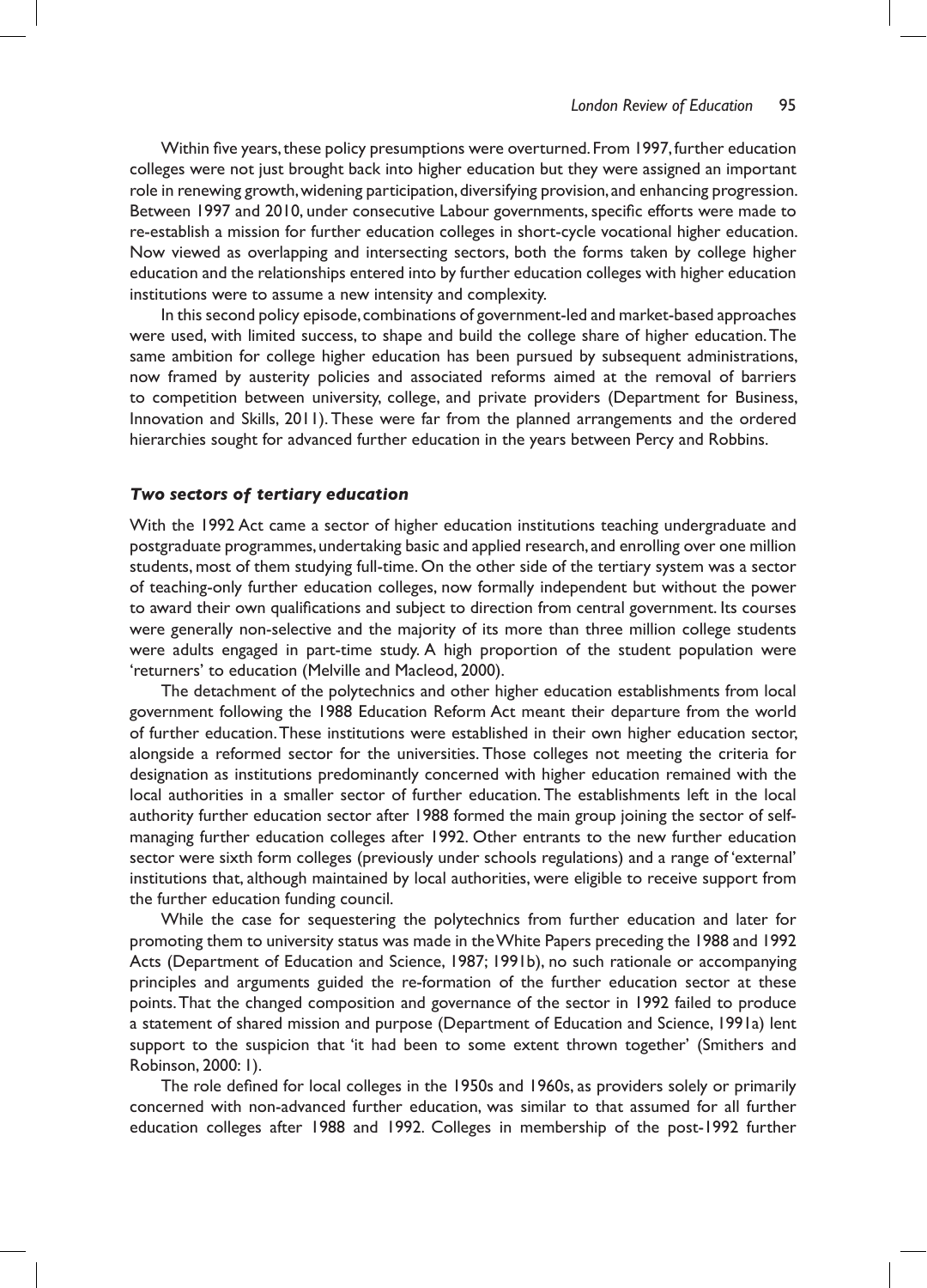education sector were classified into institutional types but these were descriptive, not functional or developmental, categories. Nor did these types take account of the higher education and higher-level qualifications that might continue to be provided by further education institutions.

By far the largest group were the 'general' further education colleges. As a response to economic recession in the 1970s and a subsequent decline in manufacturing that severely reduced the intake of apprentices and technicians, many technical colleges diversified their provision and turned themselves into general colleges.Typically, they came to offer a wide range of vocational, academic, liberal, and basic education courses to young people and adults. In later years, they began to compete more openly with schools in local markets for upper secondary education, especially A-level qualifications.

Close to three hundred general further education colleges joined the new sector in 1992. Around sixty of these were termed 'tertiary colleges' since, in addition to catering for adults, they were the sole or main providers of education for 16- to 18-year-olds in their area.The second largest group comprised more than one hundred sixth form colleges whose provision was mostly geared to A-level provision for 16- to 18-year-olds.Another sixty or so were 'specialist' colleges in land-based subjects or art and design, or 'specialist designated' colleges concerned with the education of adults.

### *The post-binary residuum*

Notwithstanding the formation of a three-sector structure in 1988 and a two-sector system in 1992, there was an amount of higher education that stayed with colleges in the further education sector. During the passage of these reforms, there was less interest among the central authorities in the character and health of this residual segment. In one of the few documents to break this silence, a survey report by Her Majesty's Inspectorate described this higher education as 'substantial and diverse'. Included in this provision were courses meeting a specific (often local) need, courses in unusual subjects, and courses for which there was high demand: a variety and geographical spread that played a significant part in 'widening opportunities for students' (Department of Education and Science, 1989).

These colleges and courses accounted for around 120,000 higher education students in 1989, or 15 per cent of the total of 808,000 higher education students in England.By 1993, at the height of the dramatic growth that began in the late 1980s,this number had increased to 146,000. Due to the faster rate of expansion among the polytechnics and the universities, the proportion of college higher education had reduced to 12 per cent by this date. However, this was to underestimate the number of higher education students actually taught in further education colleges.As a result of the subcontracting (franchising) of teaching to further education colleges by the fastest-expanding polytechnics, an estimated additional 30,000 higher education students were taught by the colleges, giving a total of 176,000 out of nearly 1.2 million students and returning the proportion to 15 per cent (Parry, 2003).

Most of this activity was dispersed among the general further education colleges, usually as small pockets of provision and accounting for just 5 per cent of the total of students in the college sector. Around fifty to sixty colleges, including some of the specialist institutions, had sizeable amounts of higher education.To highlight their distinctive mission, these self-styled 'mixed-economy colleges' came together to lobby on behalf of their interests.From the beginning, this group of colleges was not translated into official categories, although they were to achieve some influence as an interest or pressure group.

Three decades earlier, when the four-tier framework was in full use, there were 138,000 students on advanced courses in further education establishments, most studying part-time and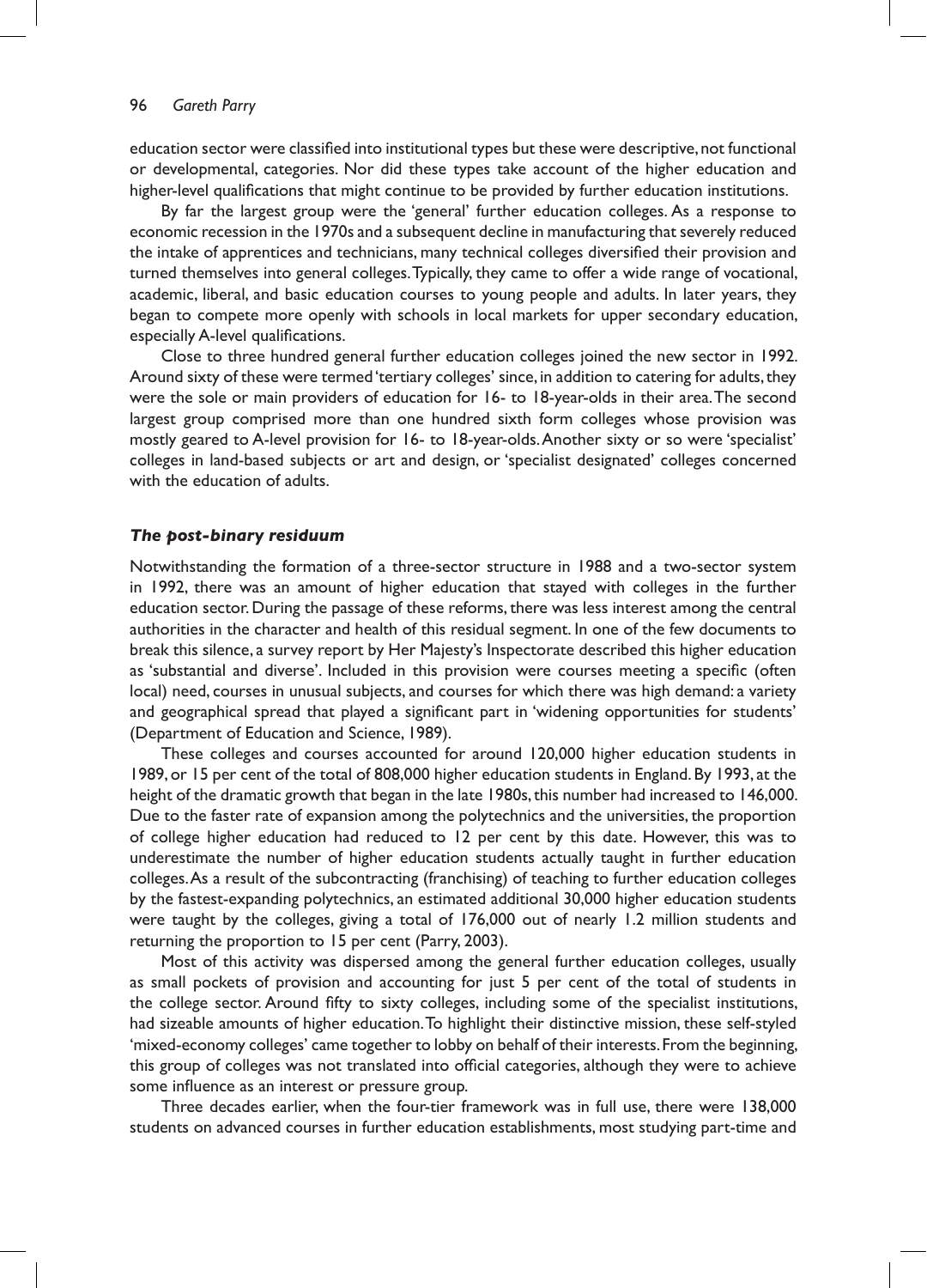with equal numbers enrolled as part-time day and part-time evening students.When the Robbins committee counted these enrolments in 1962/3, they represented nearly half (48 per cent) of the total number of students in higher education in England andWales.Area colleges accounted for the largest number of advanced further education students, followed by the regional colleges and the colleges of advanced technology. In line with the ministry framework, only a handful of advanced students were taught in the local colleges (Parry, 2014).

### *The Dearing moment*

No such categorization was available to central government in 1997 when it accepted the recommendations of the Dearing report on future growth in higher education:that more funded places should be allocated to courses at the sub-bachelor levels; and, equally controversial, that further education colleges should be accorded a 'special mission' in higher education at these levels:

At least initially, we see a large part of the growth taking place at sub-degree level. This is likely better to reflect the aspirations of many of those who may enter this expanded system, large numbers of whom are likely to have non-standard entry qualifications and more diverse aspirations.

(National Committee of Inquiry, 1997: 100)

### And:

In many cases, local requirements for sub-degree higher education can be met particularly well by further education colleges, whether as direct providers or in a partnership with a higher education institution. … We recommend to the Government and the Funding Bodies that, in the medium term, priority in the growth in sub-degree provision should be accorded to further education colleges.

(National Committee of Inquiry, 1997: 259–60)

The Dearing committee believed there was scope for'an immediate growth' in programmes such as the HND and HNC.Awarded by the Business and Technology Education Council (and, after 1996, by Edexcel), these were two-year programmes studied full-time and part-time respectively. The committee was equally confident that demand for college higher education 'will increase over the next twenty years' such that most of the teaching of short-cycle qualifications would become a college responsibility.

The evidence base for these assumptions was conspicuously slim (Parry, 1999), unlike the studies underpinning the projections made by the Robbins inquiry. It was also in contrast to the extent of the analytical work put into the Dearing recommendations on future funding.These centred on the introduction of tuition fees charged to full-time undergraduate students.They understandably attracted the most attention when the Dearing report was published, especially when the government immediately accepted the principle but not the model of cost-sharing proposed by the committee.

That priority in growth should be given to sub-bachelor higher education in further education colleges was variously justified in terms of the demands of a lifelong learning society; the importance of local providers and staged qualifications for 'non-traditional' students; and, echoing the reports on technical and technological education in the 1950s and 1960s, the weak performance of the country in education and training at the intermediate levels. A missing argument, at least in the pages of the report,was the lower costs of short-cycle and college-based courses. Moreover, in recommending a flat-rate tuition fee for full-time domestic students, the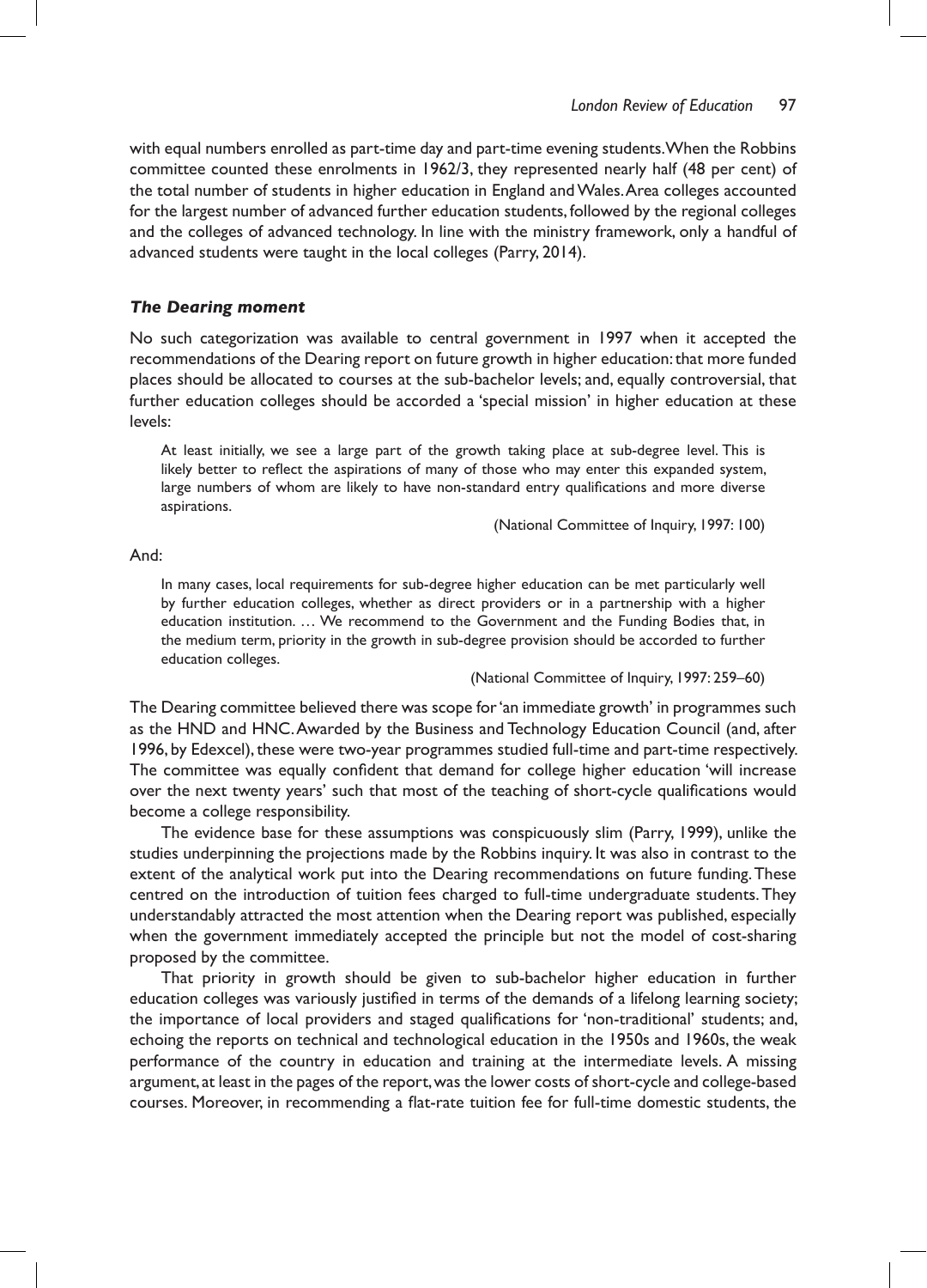committee rejected funding options that might favour sub-bachelor over bachelor programmes or college over university providers.

There were, at the same time, warnings in the report about academic drift in the college mission and the threat to standards posed by multiple franchising. Restricting the college contribution to sub-bachelor qualifications and funding courses directly through the Higher Education Funding Council were measures intended to curb these tendencies:

We are keen to see directly-funded sub-degree higher education develop as a special mission for further education colleges. In general, over time, we see much more of this provision being offered in these colleges, although we recognise that particular circumstances might apply in some cases.We also see no case for expanding degree or postgraduate level work in further education colleges. In our view, this extra discipline to the level of higher education qualifications offered by further and higher education institutions will offer each sector distinctive opportunities and best meet growing individual, local and national needs …

#### (National Committee of Inquiry, 1997: 260)

This was the nearest the inquiry came to pressing for institutional stratification in English higher education, with colleges in the further education sector expected to be the primary location for short-cycle vocational higher education. Crucially, responsibility for funding and policy development in respect of college higher education was given, not to a further education body, but to the funding council for higher education.This was consistent with the two-sector architecture created in 1992, if now at odds with the post-Dearing policy that higher education should no longer be reserved for one sector.The need for a machinery of coordination between the two sectors, a matter that preoccupied ministers in the immediate post-war period, was considered unnecessary since colleges were required to compete as well as collaborate with universities in order to build their place in higher education.

Unlike the Percy and Robbins inquiries, each with one or more members able to speak to the interests of further education, the composition of the Dearing committee reflected the prevailing view that, within the English system, the colleges were no longer a significant location for higher education. This proved no bar to the committee making major policy recommendations for the further education sector in England, with implications for the overall mission and capacity of individual colleges (including the coherence of their provision) and for the sector agencies concerned with their performance and direction.There were consequences too for the English Higher Education Funding Council. Its knowledge of the work of colleges was always likely to be uneven and stretched. Inevitably, relationships with institutions in this sector would be of a different order:

In addition to working with the 132 universities and HE colleges in the HE sector, we also have a direct funding relationship with over 200 further education colleges.The nature of our relationship with FECs is necessarily different from our relationship with HEIs.We do not have the same responsibility for the overall health and development of the institution in the case of FECs. That responsibility rests with the Further Education Funding Council … as the primary funder. Our role is only to fund one or more HE programmes, which will always be a minority of the institution's activity.

(Higher Education Funding Council for England, 2001: 23)

There was also a question of proportion:

We cannot realistically achieve the same depth of relationship with an FE college which may offer only a handful of HE places as with a university offering tens of thousands of places.

(Higher Education Funding Council for England, 2001: 23)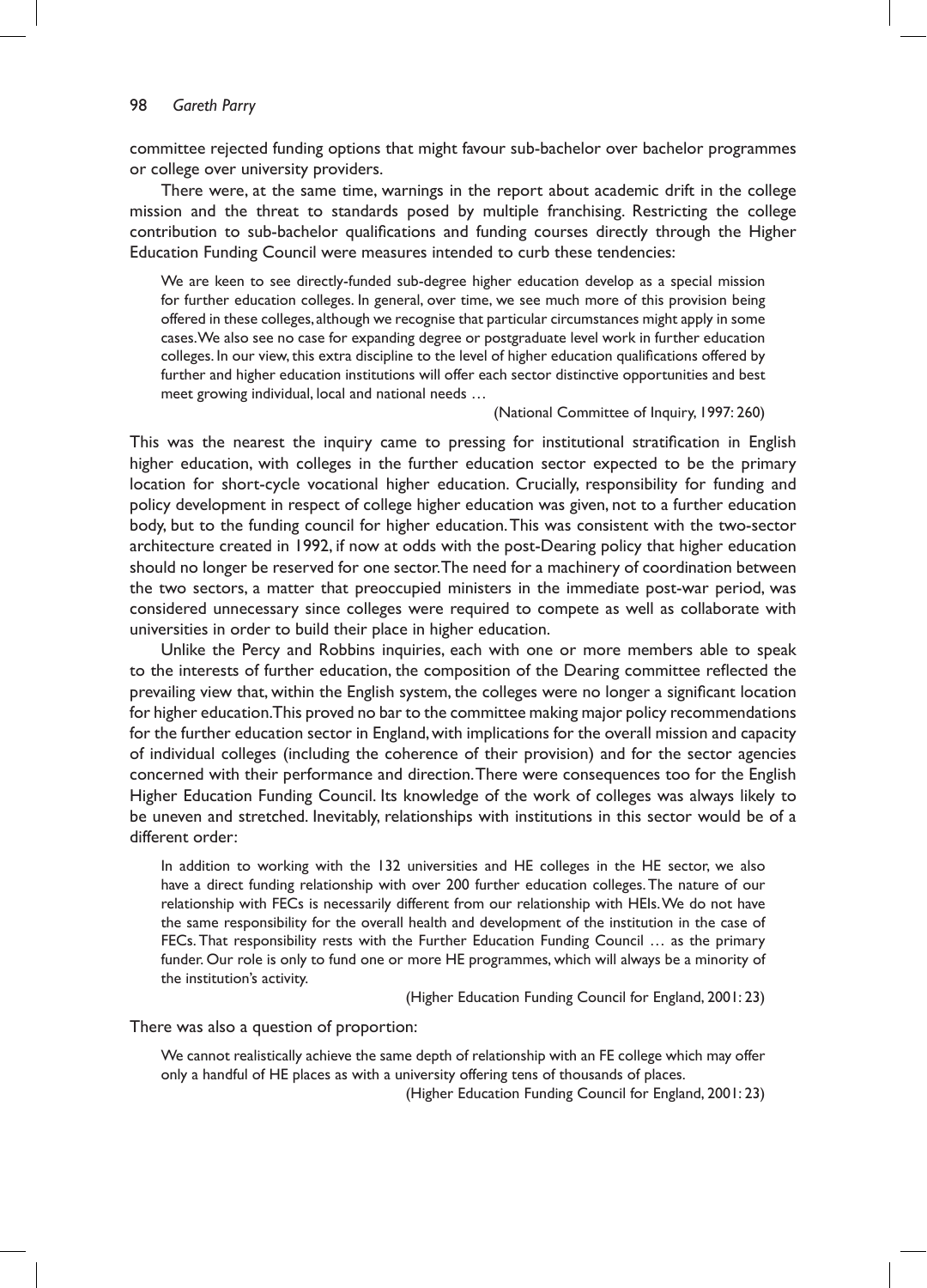#### **The post-Dearing years**

In the event, few of the Dearing proposals on the funding and mission of college higher education survived their less than full endorsement by the central authorities (Higher Education Funding Council for England, 1997). On the one side, weak demand expressed for short-cycle courses in the years following publication of the report saw additional funded places unfilled. On the other, the popularity of full-time bachelor degrees in the universities was undimmed, despite the introduction of tuition fees.

To inject additional growth into the system, and as part of larger policies aimed at economic competitiveness and social inclusion, the Labour Government announced an ambitious 50 per cent participation target in higher education to be met by the year 2010.With graduates and those holding sub-degree qualifications earning, on average, around half as much again as nongraduates, the 2003 White Paper saw no reason why a further expansion in participation (then at 43 per cent) and a three-fold increase in the maximum fee level should reduce the economic value of higher education,'especially if the main part of the increase comes in new and employerresponsive types of degree' (Department for Education and Skills, 2003: 59).

In a second radical move, in 2000 the government had piloted a new short-cycle workfocused qualification: the two-year foundation degree. Where the Diploma in Technology in the 1950s was a national award of honours degree standard unable to be called a degree, the foundation degree was a sub-bachelor qualification that now, for the first time, carried the title of degree. From 2004, institutions were offered additional funded places for foundation degrees in preference to bachelor degrees so that future growth would come predominantly through this new route. In this way, the 'skills gap' would be tackled where it was most acute and, if successful, a means found to 'break the traditional pattern of demand' for undergraduate education (Department for Education and Skills, 2003: 62).

#### *Discrete and embedded policies*

In contrast to the measures that grew out of the Percy report, their focus being higher education among the technical colleges, the 50 per cent target and the foundation degree were interventions aimed at both the universities and the colleges. For the rest of the decade, there were to be no higher education policies exclusive to colleges.The one major exception was the legislation in 2007 enabling individual further education colleges to apply for foundation degree-awarding powers, a process within reach of just a few colleges.

Another would have been to use policies on feesto differentiate between types of institutions and courses. Instead, the variable tuition fees outlined in the 2003 White Paper were designed to encourage price competition between universities, and between them and the colleges, with the latter expected to charge a lower level of fee for their own higher education programmes. The outcome was different: nearly all universities charged the maximum allowable fee and most of the colleges were not far behind.

Arguably, the Dearing proposals presupposed policies and approaches specific, or otherwise tailored, to further education sector institutions. This was the strategy adopted in the years immediately following the inquiry report. However, even if demand for short-cycle higher education had been strong and the colleges had been able to take advantage of the directly funded numbers made available to them, the volume of students they received was likely to have been smaller than the numbers won and more easily absorbed by the large multifaculty and multipurpose universities.

Ahead of the White Paper, the government indicated its preference for indirect funding of colleges on the grounds that, contrary to Dearing, franchise or collaborative relationships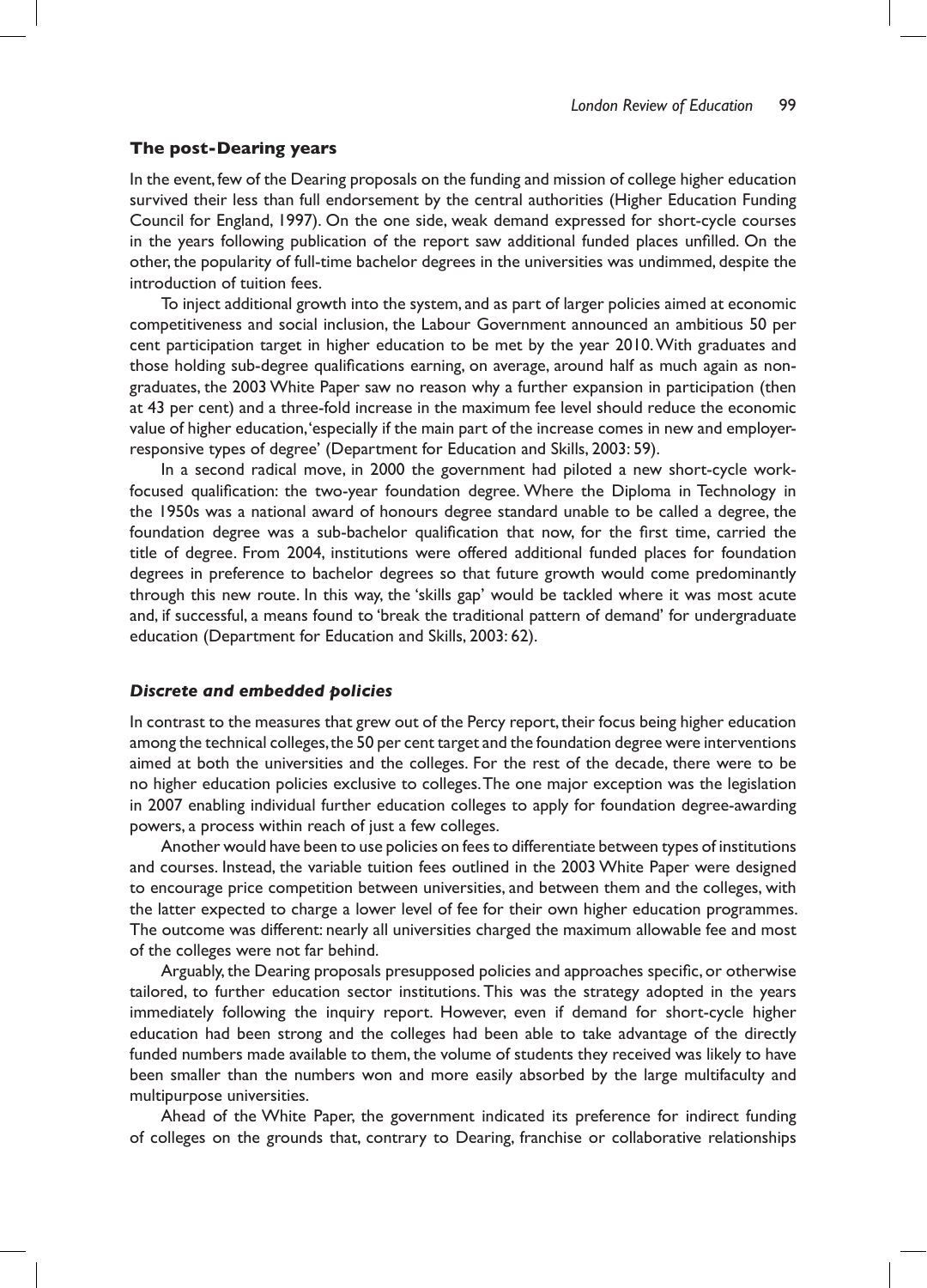with universities would vouchsafe quality and stimulate demand for courses taught in the name of a degree-awarding institution.Although there would be instances where direct funding was appropriate (as with 'niche' provision or where there were no obvious higher education partners), it was through structured funding partnerships between colleges and universities that college higher education would 'deliver the best benefits to learners' and 'meet local and regional skills needs'.As before: 'We want this significant role to continue and grow' (Department for Education and Skills, 2003: 62).

This shift, together with funding approaches designed to foster greater competition between institutions, encouraged several colleges to move into higher education at the bachelor level, frequently by way of a 'top-up' year attached to their existing short-cycle programmes. Such upward drift was what the tiered system in the first policy episode was designed to manage and control, and which the Dearing inquiry had sought to prevent. In the managed markets now operating for funded numbers and for validating services there were opportunities for some colleges to extend the vertical range of their higher education qualifications.

Over the remaining period up to 2010, policies with a bearing on college higher education were frequently embedded in strategies that applied equally to universities. Efforts to promote employer engagement and skills formation were spearheaded by foundation degrees taught in similar numbers in the two sectors.While the colleges contributed to widening participation in important ways – their students were older, more likely to be studying part-time, and more likely to come from areas of low participation – the funding premiums for student access and success were the same for all providers of publicly funded higher education.

From 1994, joint funding was made available to colleges and universities to create 'lifelong learning networks'. These brought colleges and universities into relationship to improve progression opportunities for students with vocational qualifications across a city, area, region, or subject. On each of these fronts, collaboration between colleges and universities was the touchstone, a relationship to be brokered not 'from above' but forged by mutual interest and incentive funding.

### *Flat numbers and falling shares*

For all this policy activity, the higher education numbers taught in the further education sector remained flat.An internal review by the Higher Education Funding Council was perplexed by this lack of progress:

In spite of our commitment to the role of HE in FECs, and a number of policy initiatives, including development funding and the introduction of foundation degrees, the volume of HE in FECs has at best remained static and may be declining.We do not know why this is and we are currently analysing the data. It may be the result of market forces, but it may be due to some of the organisational and administrative complexities of funding, partnerships, and capital allocations. (Higher Education Funding Council for England, 2006: 7)

Little reference was made here to the growing divergence between the two sectors in their funding and quality regimes and, within the further education sector, the changing structures and shifting priorities experienced by colleges (Scott, 2009).

In 2001, the Further Education Funding Council was abolished and a new body established – the Learning and Skills Council – with responsibility for the strategic development, planning, management, and quality assurance of the whole of post-16 education and training 'excluding higher education'. Now under one national body were the further education colleges, the publicly funded training organizations, the providers of community and adult learning, and the school sixth forms (Coffield *et al*., 2008). Coinciding with the policy push for higher education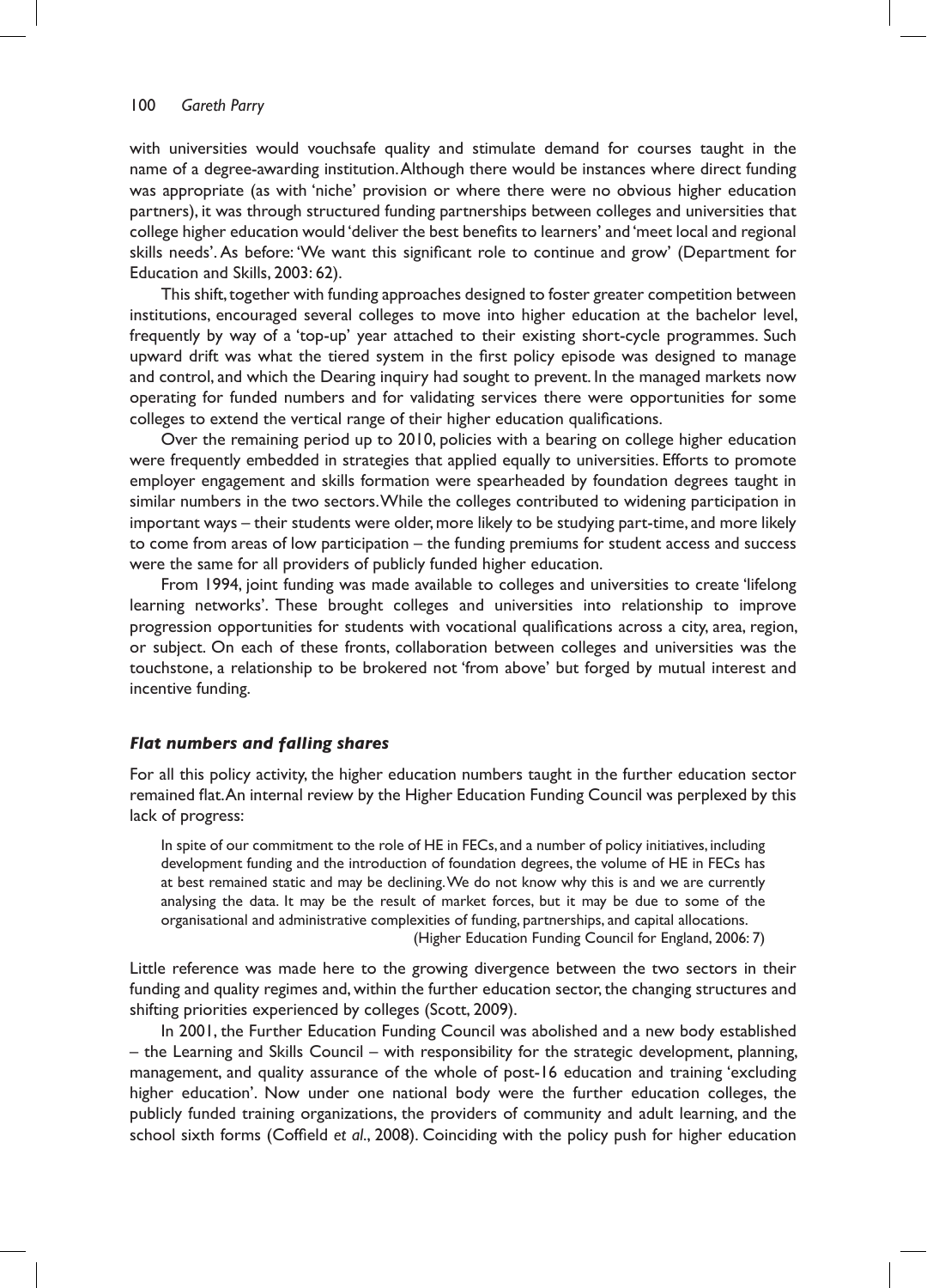in the further education sector, another part of government used its announcement of the new council to supply a justification for why higher education and post-16 education should remain separate and divided:

First, uniquely, higher education's contribution is international and national as well as regional and local.Although universities should be responsive to the needs of local employers and business, both to meet skills requirements and in the application of research, they also operate on a wider stage and require a different approach to funding. Second, one of the main aims in creating the new Council is to bring order to an area which is overly complex, and where there are critical issues to address about coherence and the quality of provision. Including higher education would undermine this by complicating significantly the Council's remit and making that remit so broad as to be difficult to manage.

(Department for Education and Employment, 1999: 42)

Such a statement had been absent in 1988 and 1992.That it should arrive at the height of efforts to promote a cross-sector pattern of higher education was an indication of how powerful and enduring was the assumptive architecture of the two-sector system.

A review of the future role of colleges in England led by the Learning and Skills Council (Foster, 2005) made only brief reference to their history and involvement in both advanced and non-advanced further education. This was followed by another White Paper urging colleges to focus on their 'core economic mission': namely, equipping young people and adults with 'the skills, competences and qualifications that employers want' (Department for Education and Skills, 2006). Henceforth, every general further education college was expected to develop one or more areas of specialist vocational excellence and make these central to their ethos and purpose.

Except for aligning this mission with the 'strong occupational and employment purpose' of college higher education, theWhite Paper left it to the bodies responsible for higher education to account for this element of the college contribution. Rarely mentioned was the power given to the further education funding bodies to fund 'non-prescribed' higher education. This referred to the higher-level programmes of vocational, technical, and professional education omitted from the schedule of 'prescribed' courses eligible for support by the Higher Education Funding Council. Included on the non-prescribed list were a wide range of awards validated by professional bodies and, up to 1999, the HNC. Although never a funding priority, even when 'higher skills' moved up the policy agenda, there were an estimated 30,000 students on nonprescribed courses supported by the Learning and Skills Council at the time (2008) that this organization, like its predecessor, was abolished.This represented close to 20 per cent of the total population of higher education students taught in the post-16 sector (Parry *et al.,* 2012).

Non-prescribed courses, prescribed programmes, franchise partnerships, validation agreements, and qualifications at the bachelor and sub-bachelor levels were features of the complexity of college higher education: a heterogeneity greater than that found in the higher education sector. By 2010, there had still been no overall growth in college-taught higher education.Around one in twelve higher education students (177,000 or 8 per cent of the total) were studying in 280 or so further education colleges in England.The majority were pursuing prescribed courses, most leading to foundation degrees and with roughly equal numbers undertaking higher national qualifications (HND and HNC) and bachelor degrees. Indirect funding partnerships were especially prominent, although often in combination with other funding routes:

The high-level distinctions between prescribed and non-prescribed provision, between franchised students and validated programmes or between 'vocational' and 'academic' subjects only scratch the surface; the heterogeneity runs much deeper. On almost every scale – number of HE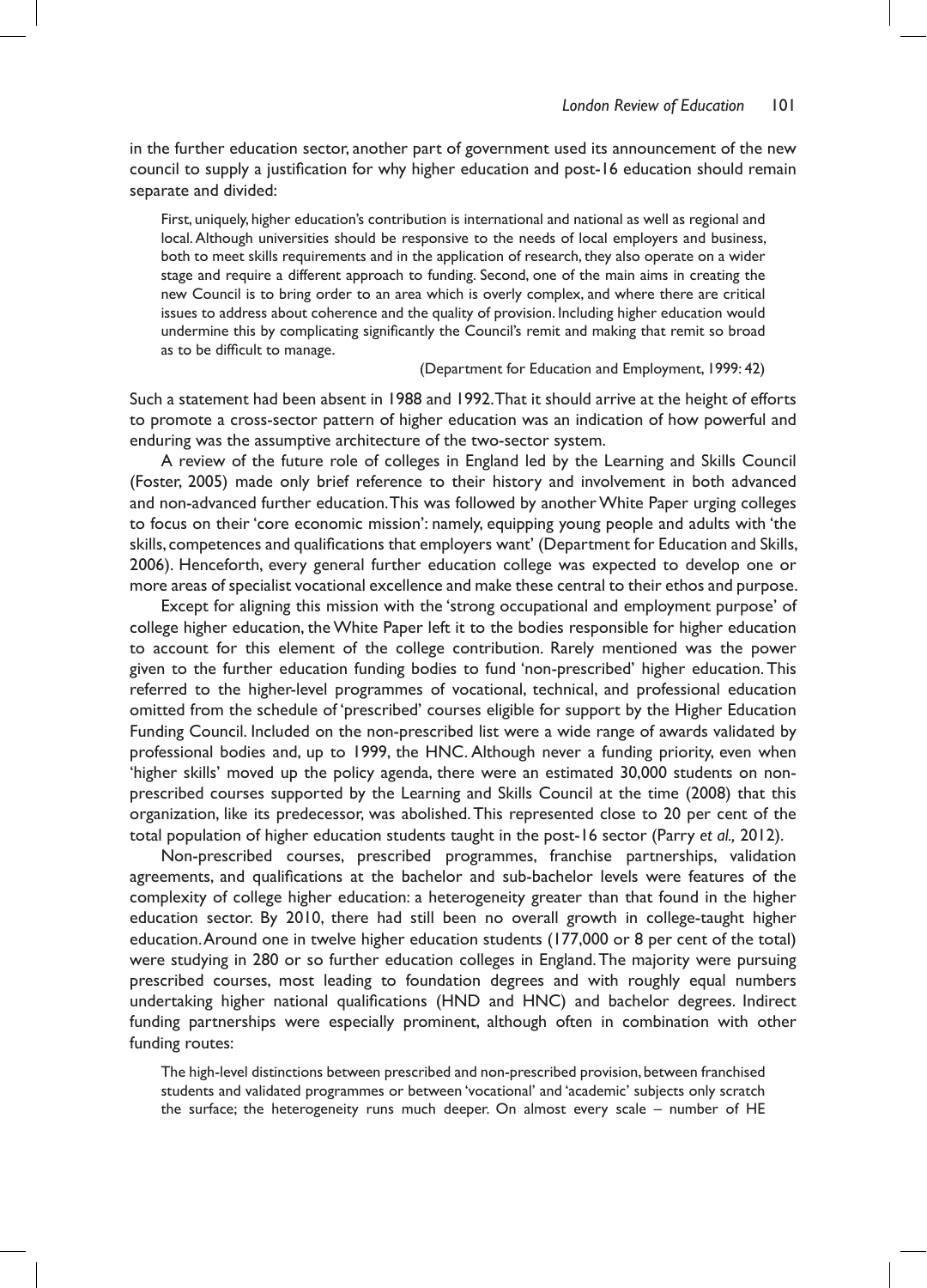#### 102 *Gareth Parry*

students, balance of HE and FE provision in individual colleges, number of external validators and accreditors, depth of employer links – there are significant differences.

(Parry *et al.,* 2012: 175)

As a consequence of the global banking crisis in 2008, the final years in this policy period saw reductions in public funding for higher and further education. In one of its last statements before leaving office in 2010, the Labour Government exhorted colleges and universities to develop new types of higher education programmes that 'widen opportunities for flexible study' and 'reflect the reality of modern working lives', such as through higher-level apprenticeships and 'innovative partnerships'.After twelve years of policy endeavour, it was still felt necessary to offer the reminder that 'not all higher education is delivered in universities', and to make clear the preference of a third-term Labour government for market-type competition, not intervention and direction by the state and its agencies:

There is a long tradition of delivery of higher education by further education colleges.This will continue, especially in areas dominated by vocational and strategic skills. Further education colleges are not universities and should not aim to be. But they are a valuable part of the higher education landscape.We have no view on what proportion of higher education learners should be taught in further education colleges.That should be the outcome of learner and employer choices, not an administrative target.

(Department for Business, Innovation and Skills, 2009: 104)

### **Postscript**

In juxtaposing two policy episodes, thirty years apart, one intention has been to point to differences and similarities in the efforts of governments to expand higher education in further education establishments.Another has been to bring into view those further education colleges whose primary purpose is not higher education but that nevertheless perform the twin functions of qualifying students for entry into undergraduate education, wherever that might be, and providing their own courses of higher education.As the distributed parts of English higher education during its 'elite' and 'mass' phases, they highlight the difficulties encountered by the central authorities in simultaneously trying to make sense of this provision and seeking to make policy for its overall development.

Clearly, the contrasts are striking. In the one, a classificatory hierarchy was deployed to steer the development and distribution of higher education across the entire further education system. This involved judgements about which institutions might transfer to an autonomous sector of universities; about the balance to be struck between advanced and non-advanced work; and about which establishments should devote themselves to non-advanced further education. In the other, a separate sector was created for colleges whose core mission was always other than higher education; whose pockets of undergraduate and higher-level education would meet local-regional needs for skills, training, and employment; and whose acquisition of full degreeawarding powers or transfer to the higher education sector was not generally entertained.

There are commonalities as well, notably the extent to which the divisions or boundaries of further education were shaped more by the demands of higher education and rather less by arguments for the primacy, integrity, and coherence of education at the other levels. In the first policy episode, the driver for the four tiers of further education was the size and share of advanced further education, especially the patterns and modes of study. Alternative schemes for the differentiation of colleges were unlikely to have come from elsewhere, given that the education and training of the rest of the workforce depended on the willingness of individual employers to release their employees and apprentices, with the state reluctant to disturb a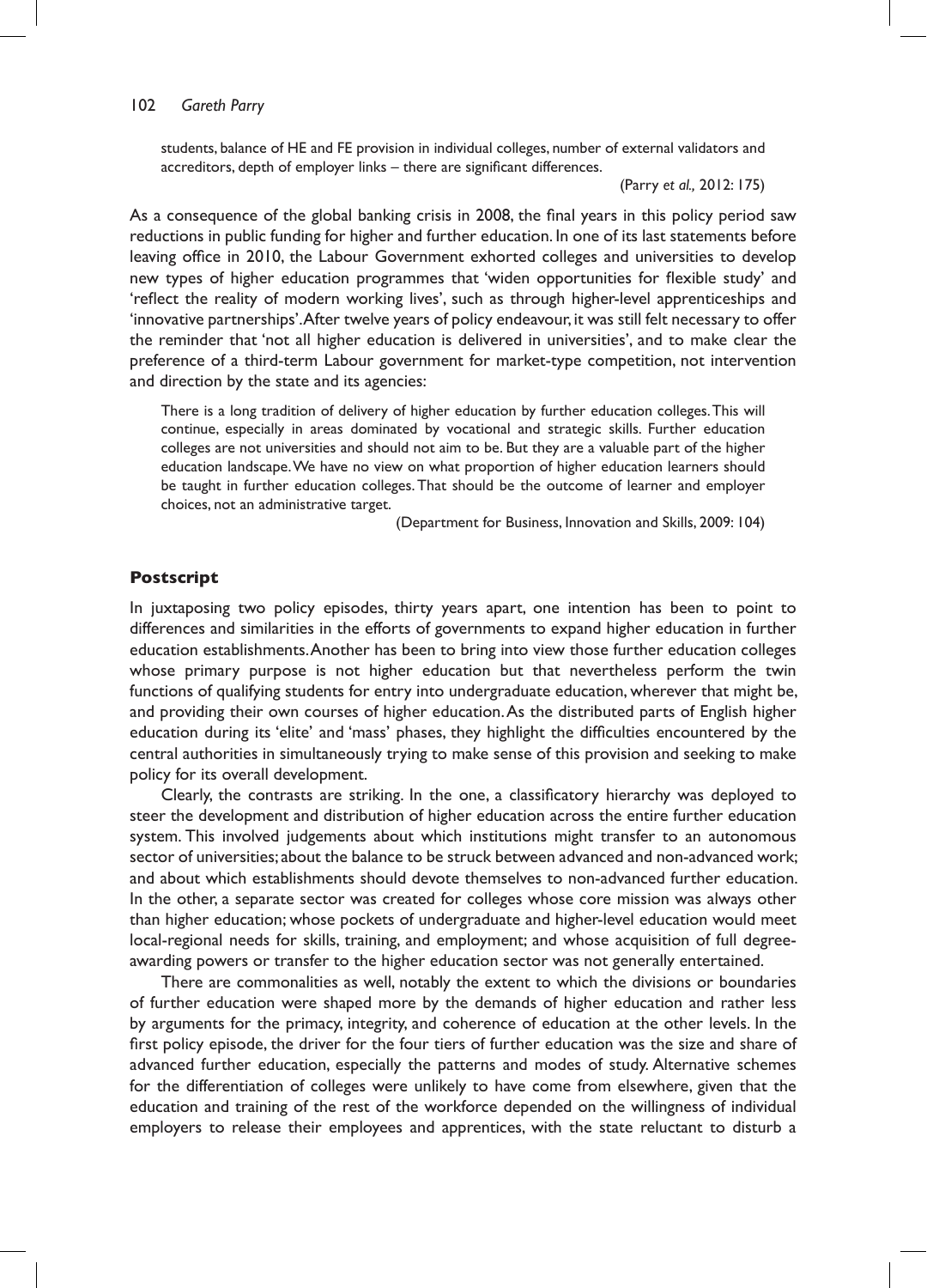tradition of voluntarism in relations between industry and government. In the second episode, when ministers were actively involved in reforming tertiary structures, the redefinition of the further education sector was keyed to the removal of higher education, and then seriously troubled by the decision to reverse this policy but leave further and higher education under different and diverging regimes for each sector.

The other reason for revisiting these episodes is to take a long view of events and developments that slip too easily out of the policy memory. It is to remind the education and policy communities in England of the normality of colleges with comprehensive or mixed-sector missions spanning further and higher education; and to recognize that, for a good many further education colleges,their involvement in higher-level work was long-standing. Given the pace and intensity of present-day policy processes, there is a need as well to acquaint governments with the short history of contemporary sequences, if only to avoid the regular rediscovery of college higher education in official narratives, as highlighted here for the post-Dearing years.

### **Notes on the contributor**

Gareth Parry is Professor and Director of the Centre for the Study of Higher Education at the University of Sheffield. He is also a Programme and Project Leader in the ESRC/HEFCE Centre for Global Higher Education based at the UCL Institute of Education, University College London.

### **References**

- Argles,M.(1964) *South Kensington to Robbins: An account of English technical and scientific education since 1851*. London: Longmans.
- Burgess,T., and Pratt, J. (1970) *Policy and Practice: The colleges of advanced technology*. London:Allen Lane.
- Cantor, L.M., and Roberts, I.F. (1972) *Further Education in England and Wales*. London: Routledge and Kegan Paul.
- Coffield, F., Edward, S., Finlay, I., Hodgson A., Spours K., and Steer, R. (2008) *Improving Learning, Skills and Inclusion: The impact of policy on post-compulsory education*. London: Routledge.
- Committee on Higher Education (1963a) *Higher Education. Report*, Cmnd. 2154. London: Her Majesty's Stationery Office.
- (1963b) *Higher Education: Students and their education*.Appendix Two (A), Cmnd. 2154-II. London: Her Majesty's Stationery Office.
- Department for Business,Innovation and Skills (2009) *Higher Ambitions: The future of universities in a knowledge economy*. London: BIS.
- (2011) *Higher Education: Students at the heart of the system*, Cm 8122. London:The Stationery Office.
- Department for Education and Employment (1999) *Learning to Succeed: A new framework for post-16 learning*, Cm 4392. London:The Stationery Office.
- Department for Education and Skills (2003) *The Future of Higher Education*,Cm 5735.London:The Stationery Office.
- (2006) *Further Education: Raising skills, improving life chances*, Cm 6768. London:The Stationery Office.
- Department of Education and Science (1966) *A Plan for Polytechnics and Other Colleges*, Cmnd 3006. London: Her Majesty's Stationery Office.
- (1987) *Higher Education: Meeting the challenge*, Cm 114. London: Her Majesty's Stationery Office.
- (1989) *Aspects of Higher Education in Colleges Maintained by Local Education Authorities: A report by HM Inspectors,* 228/91. London: DES.
- (1991a) *Education and Training for the 21st Century*.Volume I and II, Cm 1536. London: Her Majesty's Stationery Office.
- (1991b) *Higher Education: A new framework*, Cm 1541. London: Her Majesty's Stationery Office.
- Foster, A. (2005) *Realising the Potential: A review of the future role of further education colleges*. London: Department for Education and Skills.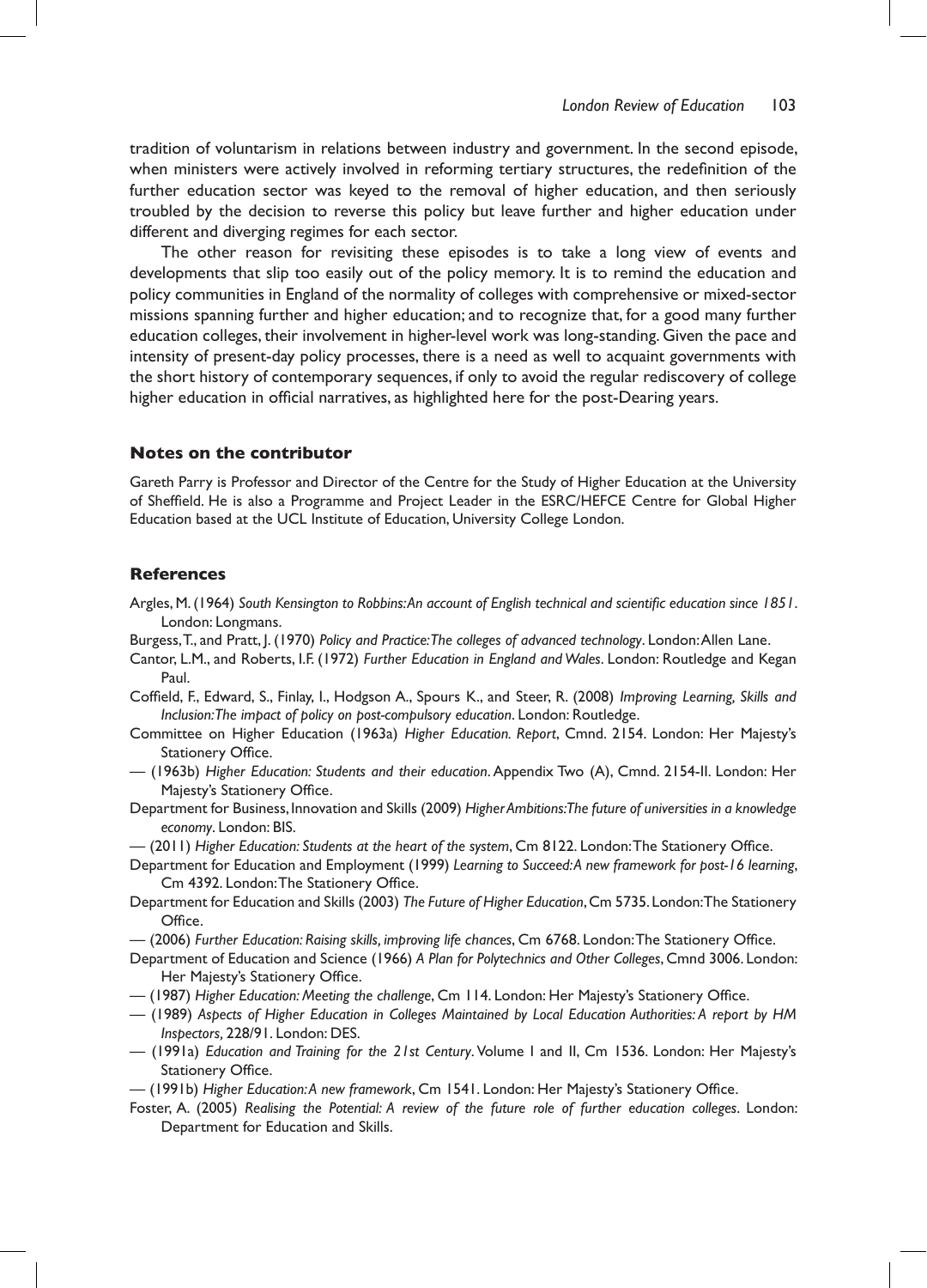### 104 *Gareth Parry*

- Higher Education Funding Council for England (1997) Response by the Higher Education Funding Council for England to the Report of the National Committee of Inquiry into Higher Education. Bristol: HEFCE.
- —(2001)*Higher Education and the Regions: HEFCE policy statement*,2001/18.Bristol:HEFCE.
- —(2006)*Higher Education in Further Education Colleges: Consultation on HEFCE policy*,2006/48.Bristol:HEFCE.
- Melville, D., and Macleod, D. (2000) 'The present picture'. In Smithers, A., and Robinson, P. (eds) *Further* Education Re-formed. London: Falmer Press, 26-36.

MinistryofEducation(1945)*Higher Technological Education: Report of a Special Committee appointed in April*  1944. London: His Majesty's Stationery Office.

- $-$  (1956a) The Organisation of Technical Colleges, Circular 305. London: Her Majesty's Stationery Office.
- $-$  (1956b) Technical Education, Cmd. 9703. London: Her Majesty's Stationery Office.
- —(1959)*15 to 18: A report of the Central Advisory Council for Education (England). Volume I. Report*.London: Her Majesty's Stationery Office.
- —(1961)*Regional Colleges*,Circular3/61.London:MinistryofEducation.
- National Committee of Inquiry into Higher Education (1997) Higher Education in the Learning Society: Main report. London: NCIHE.
- Parry, G. (1999) 'Education research and policy making in higher education: The case of Dearing'. *Journal of Education Policy*,14(3),225–41.
- —(2003)'MasshighereducationandtheEnglish:Whereinthecolleges?'*[Higher Education Quarterly](http://www.ingentaconnect.com/content/external-references?article=0951-5224()57:4L.308[aid=10293996])*,57(4), [308–37.](http://www.ingentaconnect.com/content/external-references?article=0951-5224()57:4L.308[aid=10293996])
- —(2014)'Robbinsandadvancedfurthereducation'.*Higher Education Quarterly*,68(2),187–209.
- —,Callender,C.,Scott,P.,andTemple,P.(2012)*Understanding Higher Education in Further Education Colleges* (BIS Research Paper Number 69). London: Department for Business, Innovation and Skills.
- Peters, A.J. (1967) British Further Education: A critical textbook. Oxford: Pergamon Press.
- Scott, P. (2009) 'On the margins or moving into the mainstream? Higher education in further education in England'.*[Higher Education Quarterly](http://www.ingentaconnect.com/content/external-references?article=0951-5224()6L.3[aid=10767732])*,63(4),402–18.

Shattock, M. (2012) Making Policy in British Higher Education 1945–2011. Maidenhead: Open University Press. —(2014)'RememberingRobbins:Contextandprocess'.*Higher Education Quarterly*,68(2),110–24.

- Smithers, A., and Robinson, P. (2000) 'Introduction: The making of a new sector'. In Smithers, A. and Robinson, P. (eds) Further Education Re-formed. London: Falmer Press, 1-12.
- Tight,M.(2009)*The Development of Higher Education in the United Kingdom since 1945*.Maidenhead:Open University Press.
- Venables,P.F.R.(1955)*Technical Education. Its aims, organisation and future development*.London:BellandSons.





## **Related articles in** *London Review of Education*

### *In the same issue*

This paper was published in a special issue entitled 'Higher education policy-making in an era of increasing marketization', edited by Ourania Filippakou. The other articles in that issue are as follows (links unavailable at time of publication):

Ainley, P. (2016) 'The Business Studies University: Turning higher education into further education'. [London](http://www.ingentaconnect.com/content/external-references?article=1474-8460()1L.4[aid=10767722]) *[Review of Education](http://www.ingentaconnect.com/content/external-references?article=1474-8460()1L.4[aid=10767722])*,14(1).

Caruana,V. (2016)'Researching the transnational higher education policy landscape: Exploring network power and dissensus in a globalizing system'. [London Review of Education](http://www.ingentaconnect.com/content/external-references?article=1474-8460()1L.4[aid=10767722]), 14 (1).